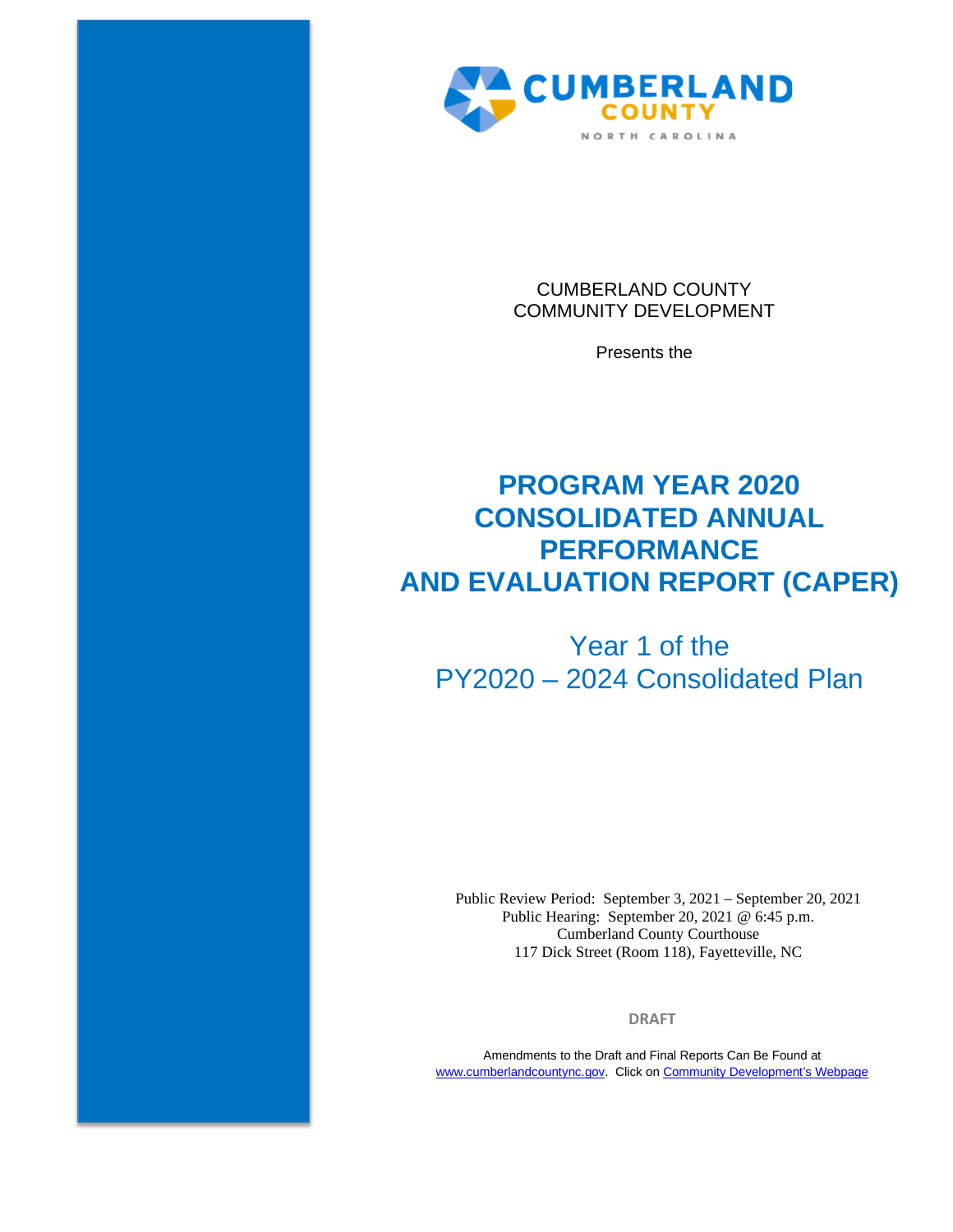## **TABLE OF CONTENTS**

#### **APPENDICES**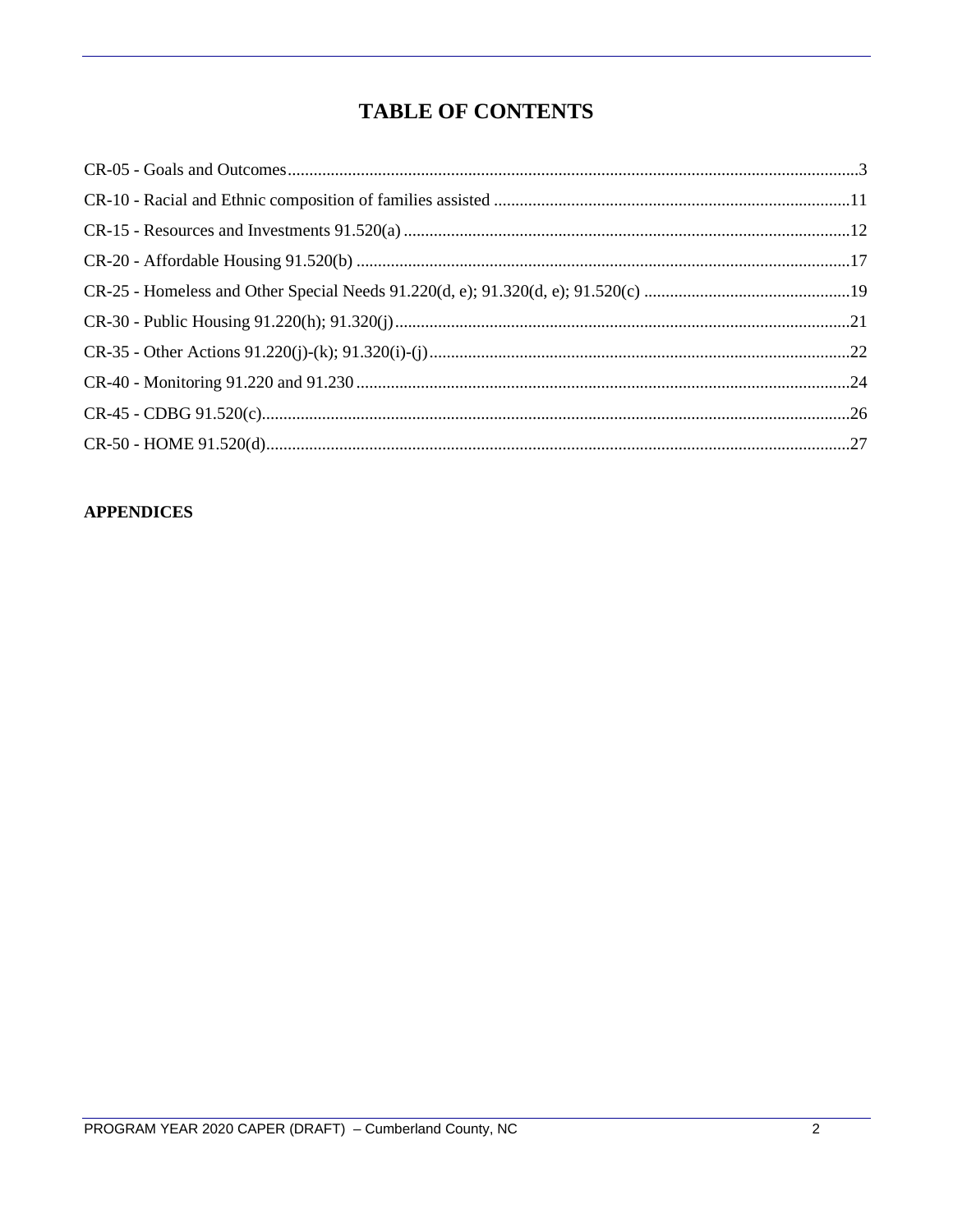## **CR-05 - GOALS AND OUTCOMES**

#### **Progress the jurisdiction has made in carrying out its strategic plan and its action plan. 91.520(a)**

This could be an overview that includes major initiatives and highlights that were proposed and executed throughout the program year.

Cumberland County, as a designated entitlement jurisdiction, receives the Community Development Block Grant (CDBG) and the Home Investment Partnership Program (HOME) funds annually from the U.S. Department of Housing and Urban Development (HUD). For the Program Year (PY) 2020, the County received \$865,451 in CDBG funds and \$398,478 in HOME funds. At the end of each grant cycle, Cumberland County prepares a Consolidated Annual Performance and Evaluation Report (CAPER) to summarize the County's progress toward achieving the goals and objectives established in the approved PY 2020-2024 Consolidated Plan. This report covers the period beginning July 1, 2020 through June 30, 2021 and is the first year of the Consolidated Plan period. During PY 2020, the COVID-19 pandemic continued to impact our communities. Just like many other communities across the nation, our local community continued to suffer economically. Additional funding made possible through the Coronavirus Aid, Relief, and Economic Security (CARES) Act was allocated to Cumberland County in the amount of \$944,404 and with an effective date of June 5, 2020. Cumberland County designated this funding to be used towards public services (e.g. rental assistance, health services, and other supportive services), economic development activities, and administration. The U.S. Department of Treasury allocated funding established through the Emergency Rental Assistance (ERA) Program to eligible States and local governments. However, activities through the ERA Program did not begin until the latter part of the Program Year. Cumberland County received approximately \$3.7 million for the first allocation round and a portion of the second allocation round totaling approximately \$1.2 million.

Cumberland County utilizes the entitlements to address the priorities identified in the Consolidated Plan. The main priorities identified in the Consolidated Plan include affordable housing, homeless services, and non-community development activities such as public services and public facilities. These activities are carried out within Cumberland County's geographic service area which includes the Towns of Eastover, Falcon, Godwin, Hope Mills, Linden, Spring Lake, Stedman, Wade and the unincorporated areas. Overall Cumberland County has:

- Provided aide in the form of grants to small businesses impacted by the COVID-19 pandemic;
- Provided funding to nonprofits and other entities to expand public services especially health services and rental assistance programs;
- **Improved the quality of the housing and maintained affordability for homeowners and renters;**
- Increased the inventory of affordable housing units available in the community through new construction;
- Addressed the needs of the homeless by providing assistance through rapid re-housing, transitional housing, permanent supportive housing, and shelter services; and
- Expanded access to public facilities and infrastructure.

Some programs, especially those involving rehabilitation / construction suffered through delays due to shortages and price increase in materials and supplies. Cumberland County struggled to meet its CDBG expenditure requirement. However by the end of the Program Year, Cumberland County expended over \$2.7 million in federal, state, and local funds to provide affordable housing, improve access to public services and homeless services, improve public facilities for low to moderate income residents, and support services that addresses the needs during the reporting period.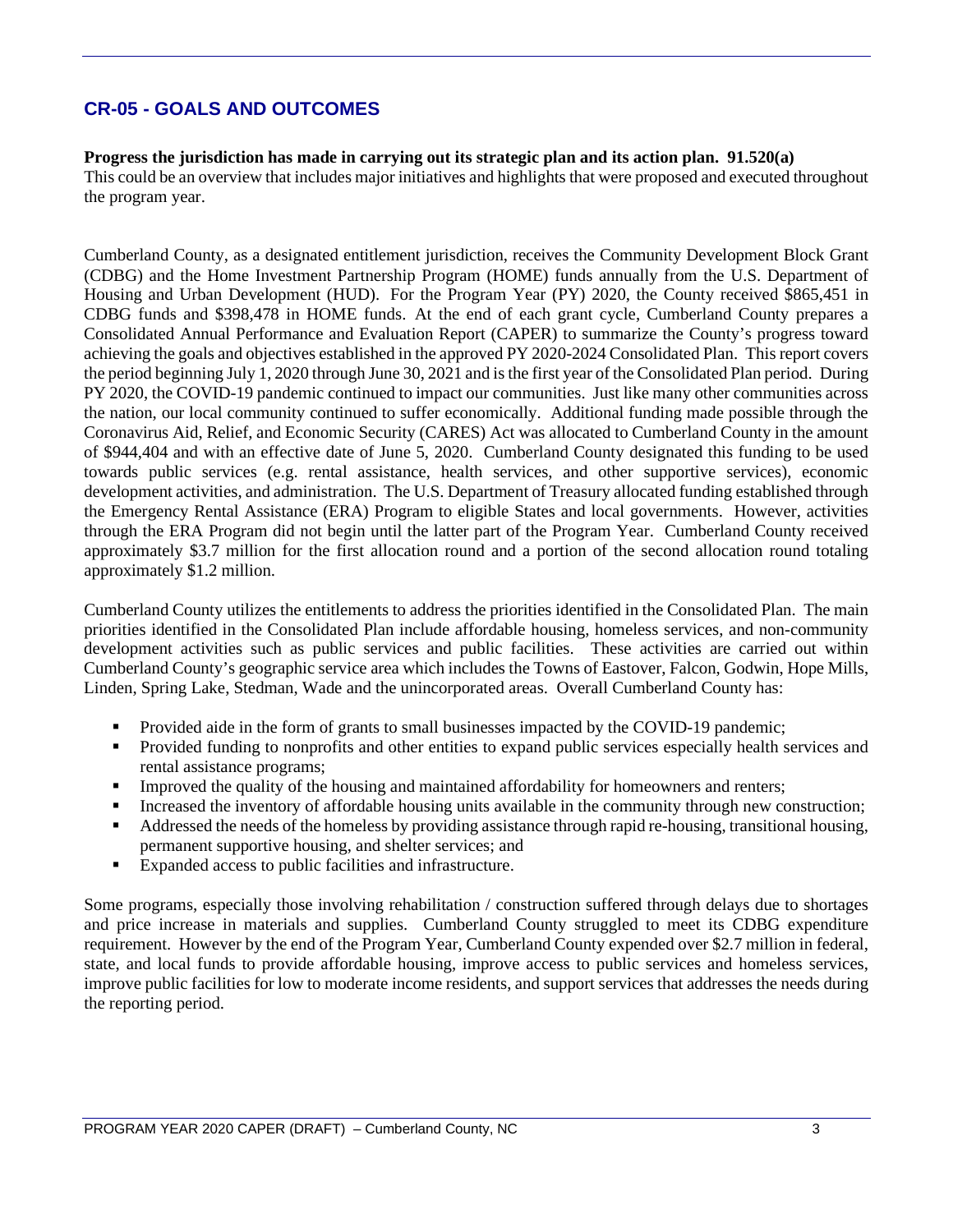#### **Comparison of the proposed versus actual outcomes for each outcome measure submitted with the consolidated plan and explain, if applicable, why progress was not made toward meeting goals and objectives. 91.520(g)**

Categories, priority levels, funding sources and amounts, outcomes/objectives, goal outcome indicators, units of measure, targets, actual outcomes/outputs, and percentage completed for each of the grantee's program year goals.

| Goal                              | <b>Category</b>                         | <b>Source / Amount</b>                                                                                                                        | <b>Indicator</b>                                                                                            | <b>Unit of</b><br><b>Measure</b> | <b>Expected</b><br>Program | Actual-<br>Program<br>Year | <b>Percent</b><br><b>Complete</b> |
|-----------------------------------|-----------------------------------------|-----------------------------------------------------------------------------------------------------------------------------------------------|-------------------------------------------------------------------------------------------------------------|----------------------------------|----------------------------|----------------------------|-----------------------------------|
| SNS-1 Housing                     | Non-Homeless                            | CDBG: \$117,125                                                                                                                               | Rental Units Constructed /                                                                                  | Household                        | Year                       | 20                         | $>100\%$                          |
|                                   | <b>Special Needs</b>                    |                                                                                                                                               | Rehabilitated                                                                                               | Housing Unit                     |                            |                            |                                   |
| HSS-3 Housing                     | Affordable                              | CDBG: \$104,000                                                                                                                               | Rental Units Rehabilitated                                                                                  | Household                        | 50                         | 1                          | 2%                                |
| Rehabilitation                    | Housing                                 |                                                                                                                                               | (includes acquisition)                                                                                      | Housing Unit                     |                            |                            |                                   |
| HSS-3 Housing<br>Rehabilitation   | Affordable<br>Housing                   | CDBG: \$172,248<br>CDBG-Proj. Del: \$282,439.44<br>HOME: \$131,830                                                                            | Homeowner Housing<br>Rehabilitated                                                                          | Household<br>Housing Unit        | 31                         | 13                         | $<$ 42%                           |
| HOM-1 Housing                     | Homeless                                | CDBG: \$46,403                                                                                                                                | Other                                                                                                       | Other                            | $\sim$                     | 1,065                      | $>100\%$                          |
| <b>HOM-3 Homeless Prevention</b>  | Homeless                                | CDBG: \$311,264.40                                                                                                                            | Homelessness Prevention                                                                                     | Persons<br>Assisted              | 50                         | 418                        | $>100\%$                          |
| HOM-2 Operations/Support          | Homeless                                | CDBG: \$93,099<br>CoC Program: \$122,640<br><b>Local General Funds</b><br>(City/County): \$113,005<br>Local Funds (Homeless Svc):<br>\$24,323 | Public service activities<br>other than Low/Moderate<br>Income Housing Benefit                              | Persons<br>Assisted              | 50                         | 291                        | $>100\%$                          |
| <b>CDS-2 Community Facilities</b> | Non-Housing<br>Community<br>Development | CDBG: \$127,705                                                                                                                               | Public Facility or<br><b>Infrastructure Activities</b><br>other than Low/Moderate<br>Income Housing Benefit | Households<br>Assisted           | 10                         | 24                         | >100%                             |
| CDS-3 Public Services             | Non-Housing<br>Community<br>Development | CDBG: \$74,362.75<br>CDBG-CV: \$226,000<br>CDBG Proj Del: \$23,385.62                                                                         | Public service activities<br>other than Low/Moderate<br>Income Housing Benefit                              | Persons<br>Assisted              | 60                         | 2,346                      | $>100\%$                          |
| CDS-1 Infrastructure              | Non-Housing<br>Community<br>Development | CDBG: \$197,000<br>HOME: \$7,730                                                                                                              | Public Facility or<br><b>Infrastructure Activities for</b><br>Low/Moderate Income<br>Housing Benefit        | Households<br>Assisted           | 10                         | 5                          | 50%                               |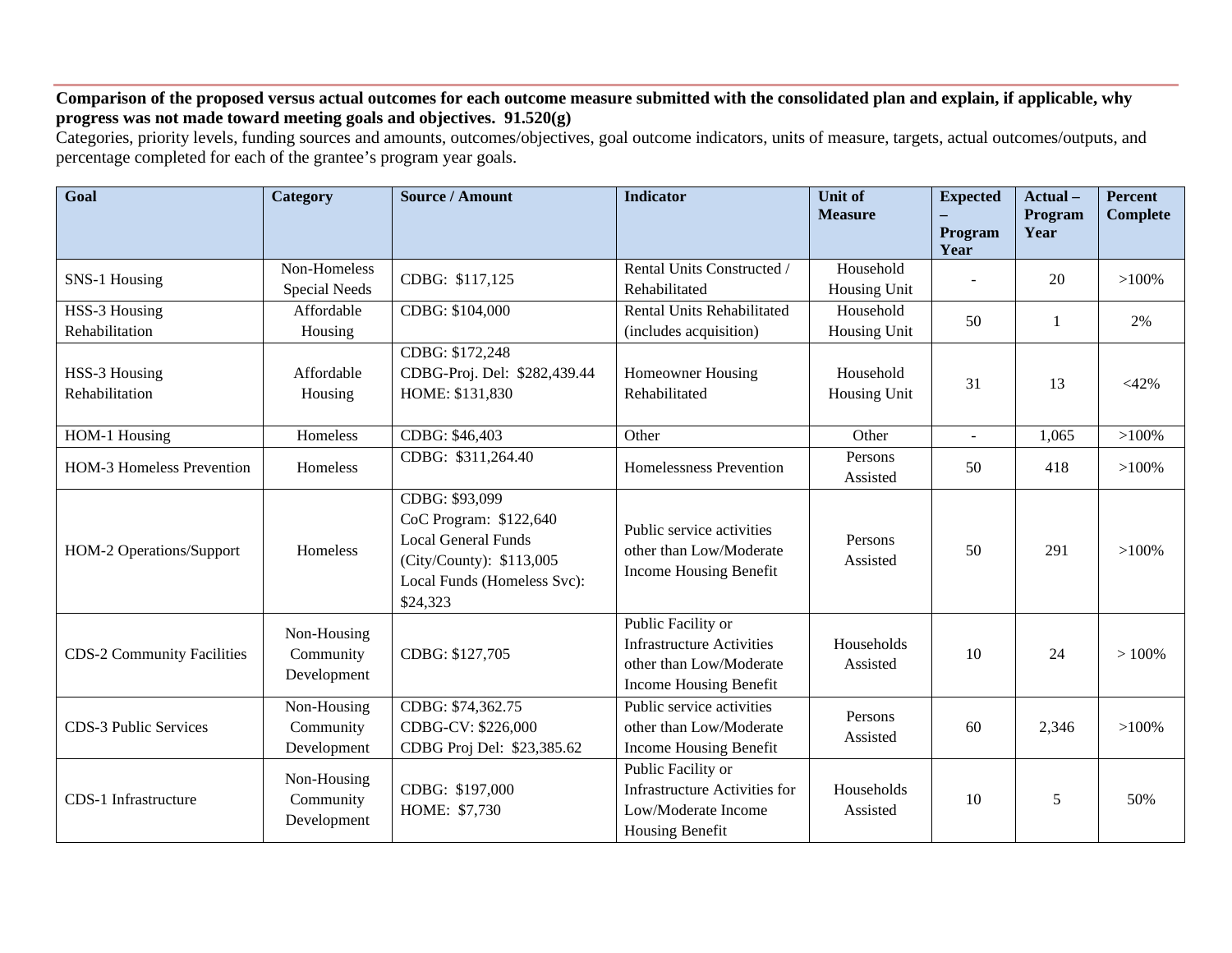| EDS-1 Employment                  | Non-Housing<br>Community<br>Development | CDBG: \$193,082                                                                            | Jobs created/retained | Jobs                          | 83 | $>100\%$ |
|-----------------------------------|-----------------------------------------|--------------------------------------------------------------------------------------------|-----------------------|-------------------------------|----|----------|
| <b>EDS-2 Financial Assistance</b> | Non-Housing<br>Community<br>Development | CDBG: \$10,000                                                                             | Businesses assisted   | <b>Businesses</b><br>Assisted |    | 100%     |
| APM-1 Management                  | Administration                          | CDBG: \$169,298.41<br>General Funds: \$152,368<br>HOME: \$31,608.83<br>CDBG-CV: \$1,878.37 | Other                 | Other                         |    |          |

**Table 1 - Accomplishments – Program Year & Strategic Plan to Date**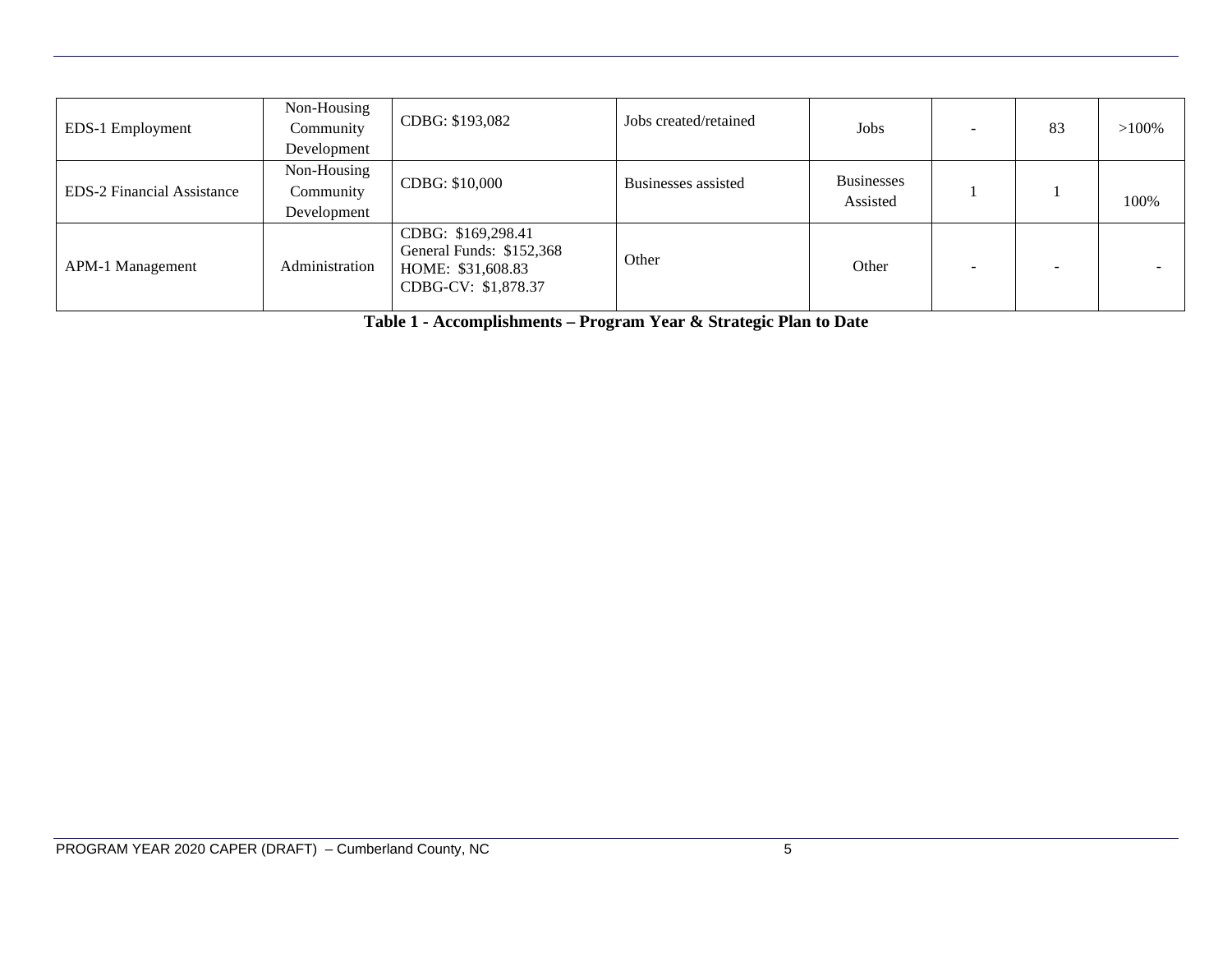### **Assess how the jurisdiction's use of funds, particularly CDBG, addresses the priorities and specific objectives identified in the plan, giving special attention to the highest priority activities identified.**

#### Affordable Housing Needs

- Cumberland County expended \$172,248 in CDBG funds, \$131,830 in HOME funds to provide housing rehabilitation assistance to 13 homeowners. Approximately \$282,439 is used for project delivery costs to support housing related activities.
- At least one investor-owner received funding in the amount of \$104,000 for acquisition and rehabilitation assistance. The housing unit is leased to a low-income tenant.

#### Non-Homeless Special Needs

 Approximately \$117,125 (out \$187,000) was expended to install new HVAC systems in 32-unit apartment complex used to house elderly tenants. The work is expected to be completed during the first quarter of Program Year 2021.

#### Homeless Needs

- Cumberland County partnered with three nonprofit agencies to provide rental assistance and other services to approximately 418 persons. A total of \$311,264 in CDBG funds were expended to support these activities.
- Approximately 1,065 persons were referred through the coordinated entry system managed by a local nonprofit agency. The coordinated entry system is used to assess the needs of persons who are homeless or at-risk of homeless and ensures persons have a fair and equal access to housing and services. The nonprofit agency expended \$46,403 in CDBG funds during the grant term.
- City and County general funds in the amount of \$113,005 were used to support the Data and Evaluation analyst position (\$63,003), Homeless Management Information System (\$13,616), and housing and supportive services (\$36,386). Approximately 66 persons received assistance through housing and supportive services activities (e.g. hotel/motel during White Flag, housing-related costs).
- Approximately \$122,640 of Continuum of Care Program funds and \$24,323 in local general funds were used to support transitional housing and permanent supportive housing. CDBG funds in the amount of \$50,000 were expended to support shelter services and \$43,099 of CDBG funds were expended to support various homeless services. Approximately 225 persons received assistance through these programs.

#### Non-Housing Community Development Needs

- CDBG funds in the amount of \$127,705 were used for renovations of units supporting two transitional housing programs. Approximately 24 persons received assistance through the transitional housing programs.
- CDBG-CV funds in the amount of \$226,000 were used to expand health services at the local public health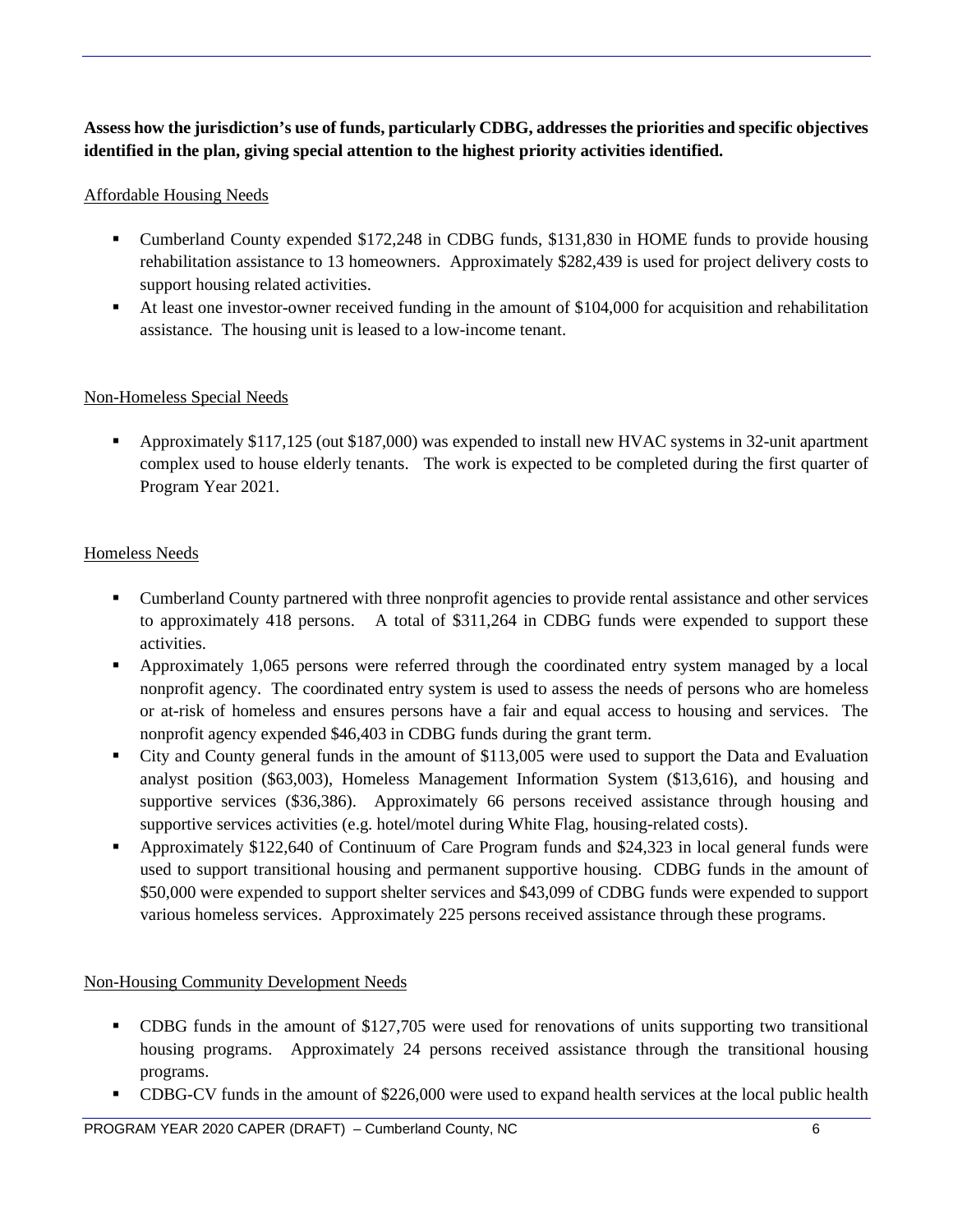department during the COVID-19 pandemic crisis.

- **Project Delivery costs in the amount of \$23,386 was expended to support staff costs associated with** carrying out public service activities.
- CDBG funds in the amount of \$197,000 and HOME funds in the amount of \$7,730 were also used for acquisition and infrastructure costs to support the new construction of 5 single-family housing units.
- Cumberland County utilized CDBG-CV funds in the amount of \$203,082 to support 22 businesses creating.

Despite the challenges Cumberland County and residents faced during the pandemic crisis, many residents were still able to access assistance from programs made available to address their immediate needs.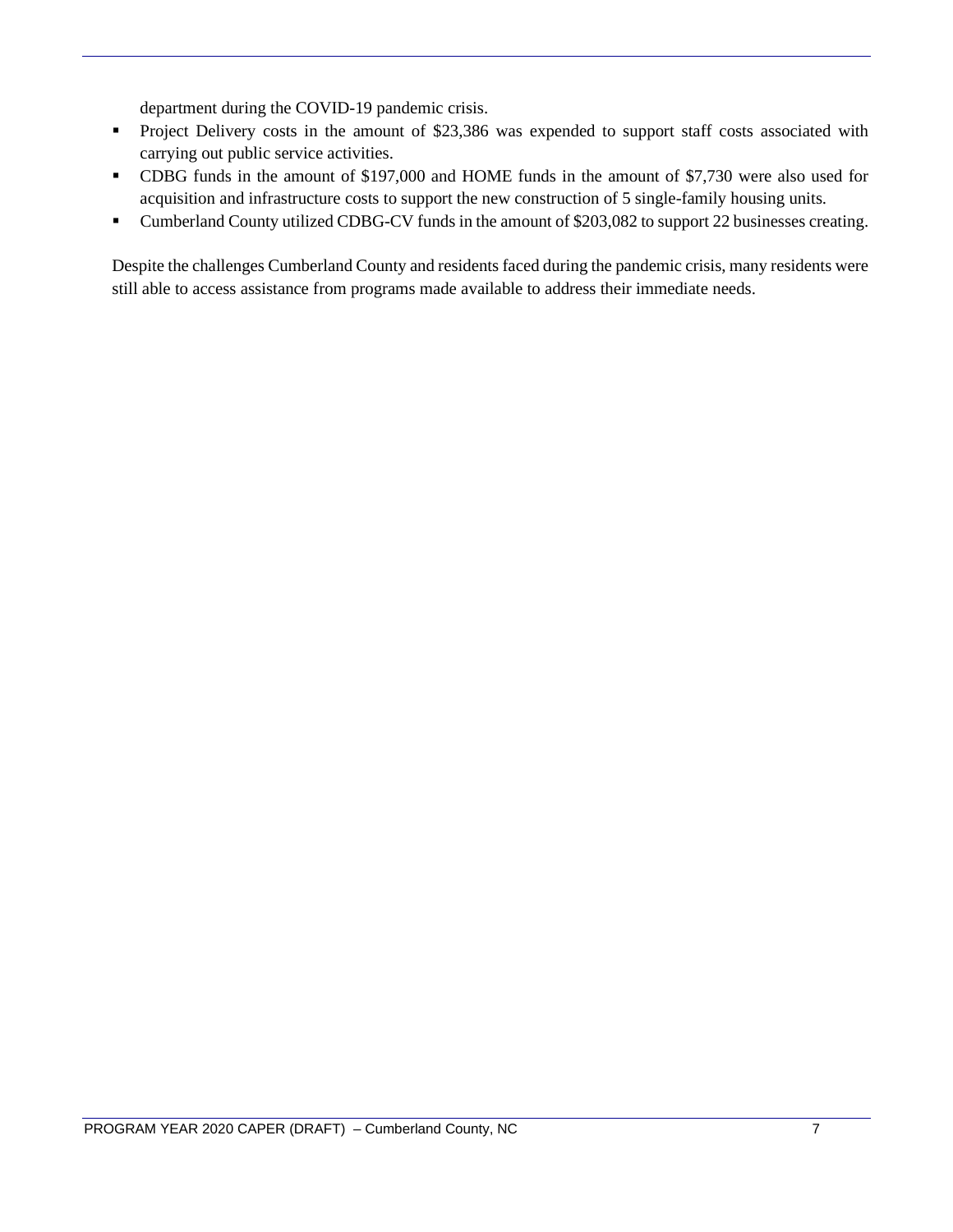CDBG Expenditures include:

- 1. Housing Rehabilitation = \$276,248
- 2. New Construction Single-Family Housing (Infrastructure/Acquisition) = \$197,000
- 3. Rental Rehabilitation Multi-family Housing (Elderly) = \$117,125
- 4. Housing Project Delivery = \$282,439
- 5. Public Services =  $$548,515$
- 6. Public Facilities (Rehabilitation of Transitional Housing Units) = \$127,705
- 7. General Administration = \$169,298

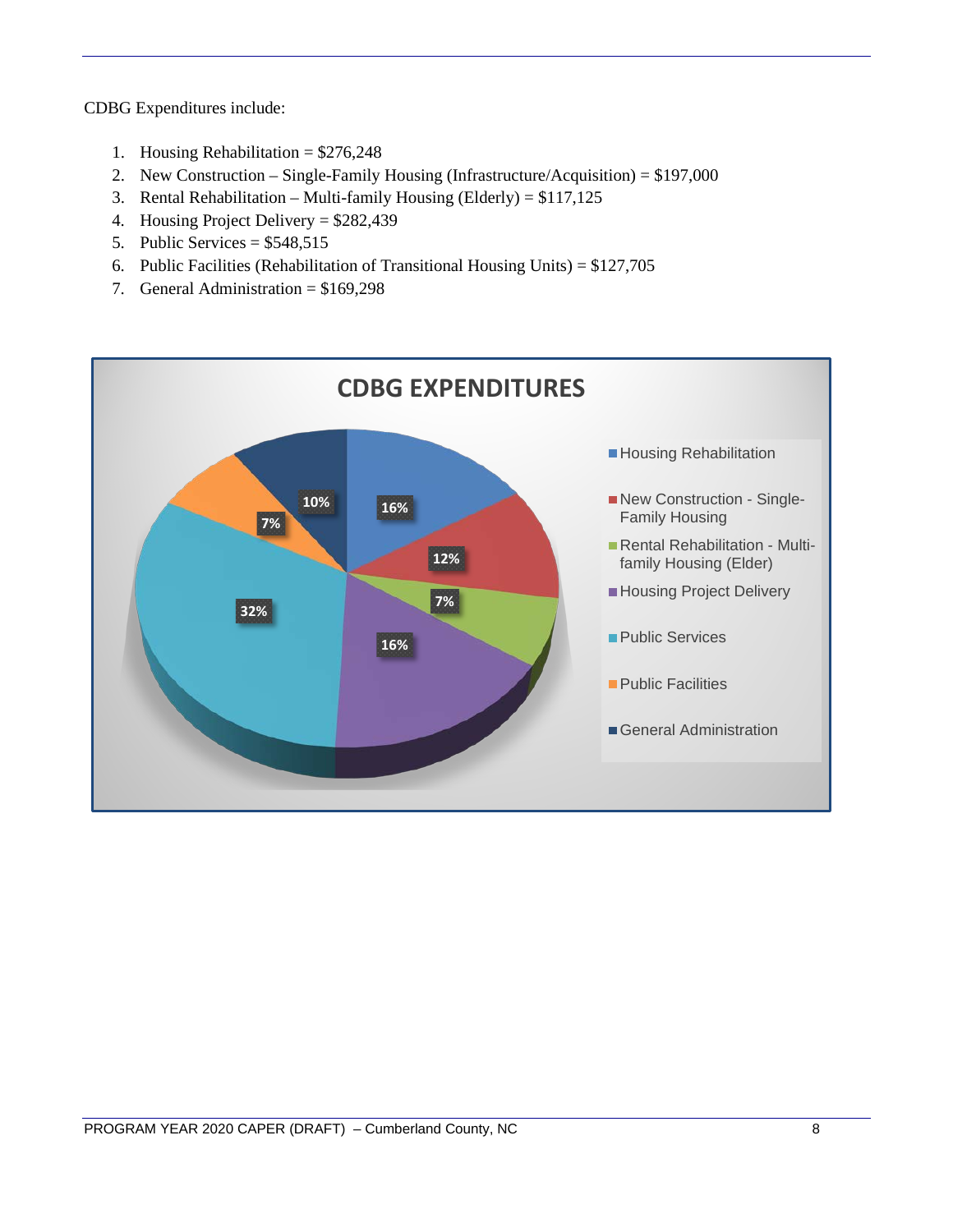CDBG-CV expenditures include:

- 1. Public Services =  $$226,000$
- 2. Economic Development = \$203,082
- 3. General Administration = \$1,878

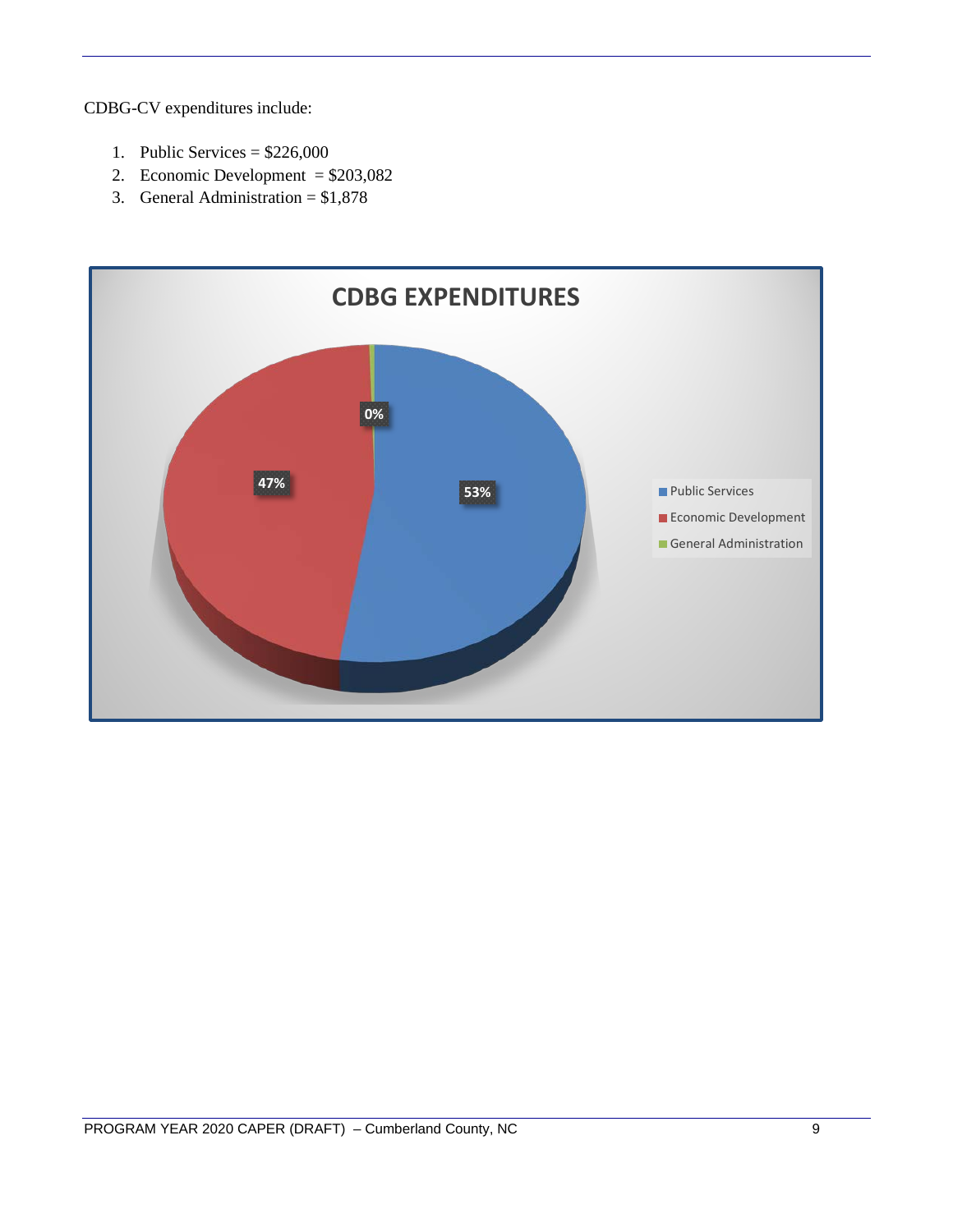HOME expenditures include:

- 1. Housing Rehabilitation = \$131,830
- 2. CHDO Set Aside =  $$7,730$



\*Excludes match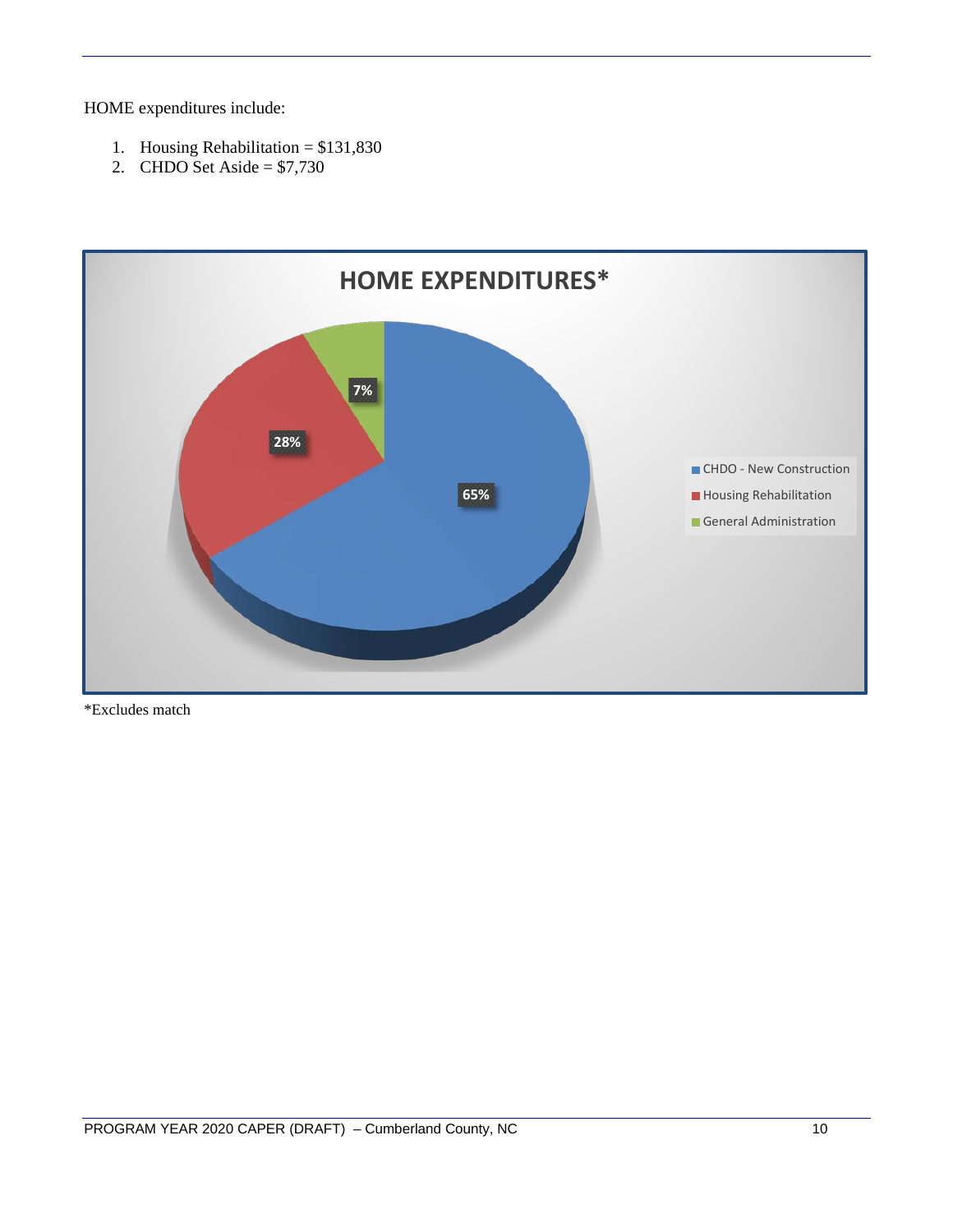## **CR-10 - RACIAL AND ETHNIC COMPOSITION OF FAMILIES ASSISTED**

**Describe the families assisted (including the racial and ethnic status of families assisted). 91.520(a)** 

|                                           | <b>CDBG</b> | <b>HOME</b>                 |
|-------------------------------------------|-------------|-----------------------------|
| White                                     | 979         |                             |
| <b>Black or African American</b>          | 2,458       | $\mathcal{D}_{\mathcal{L}}$ |
| Asian                                     | 41          | $\Omega$                    |
| American Indian or American Native        | 66          | 0                           |
| Native Hawaiian or Other Pacific Islander | 60          | 0                           |
| Other / Multi-racial                      | 316         | ∩                           |
| <b>Total</b>                              | 3,920       | ◠                           |
| Hispanic                                  | 319         | 0                           |
| Not Hispanic                              | 3601        | C                           |

#### **Table 2 – Table of assistance to racial and ethnic populations by source of funds**

#### **Narrative**

The majority of the households receiving assistance through CDBG and HOME consisted of minorities. Hispanics were under-represented with only 8% of individuals receiving assistance.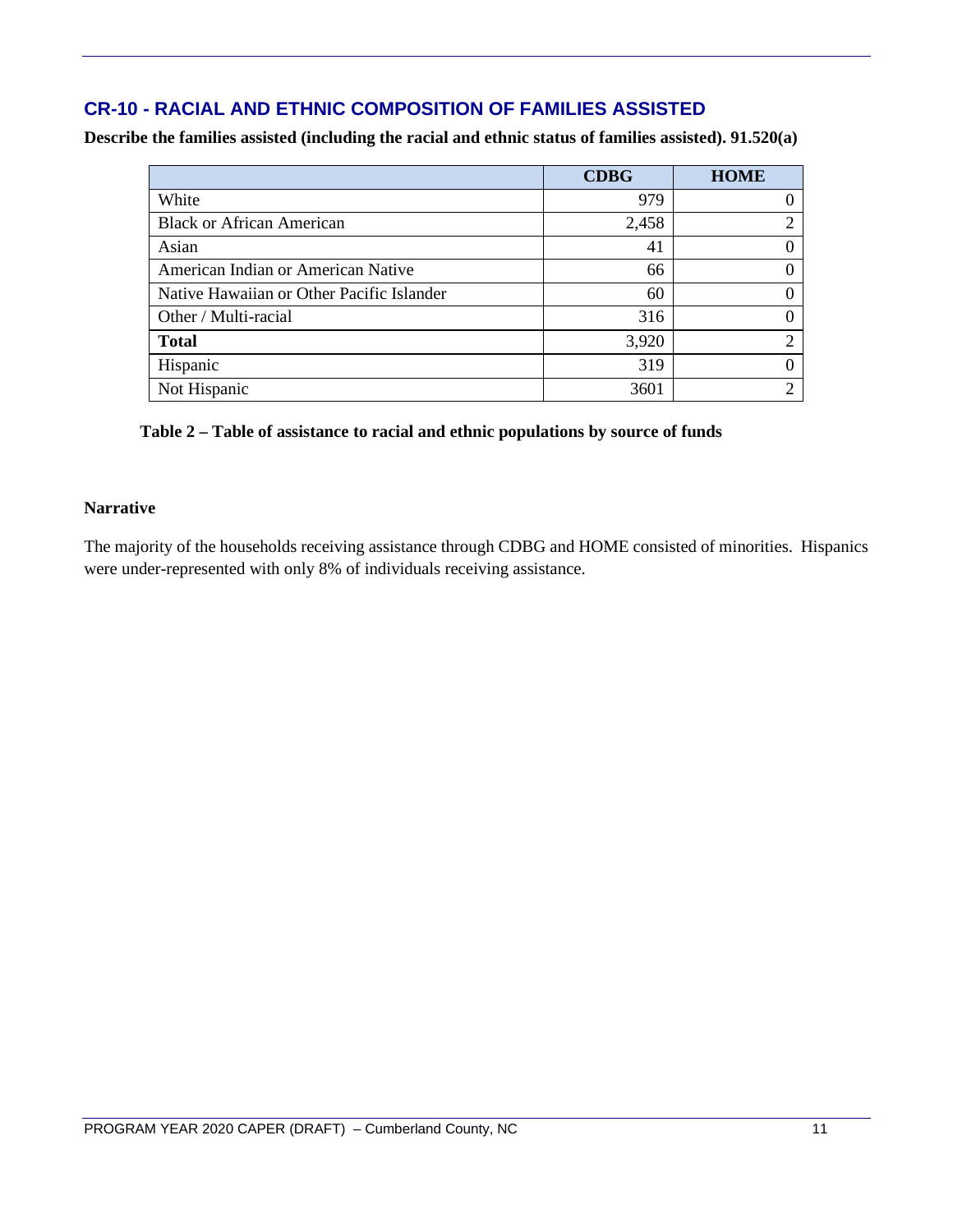## **CR-15 - RESOURCES AND INVESTMENTS 91.520(A)**

#### **Identify the resources made available**

| <b>Source of Funds</b> | <b>Source</b>                      | <b>Resources Made</b><br><b>Available</b> | Amount<br><b>Expended</b><br><b>During</b><br><b>Program Year</b> |
|------------------------|------------------------------------|-------------------------------------------|-------------------------------------------------------------------|
| <b>CDBG</b>            | <b>CDBG</b>                        | \$2,341,427                               | \$1,718,331                                                       |
| <b>CDBG-CV</b>         | CDBG-CV (eff. 6/5/2020)            | \$944,404                                 | \$430,960                                                         |
| <b>HOME</b>            | <b>HOME</b>                        | 600,904                                   | \$139,560                                                         |
| Continuum of Care      | Continuum of Care                  | \$162,940                                 | \$122,640                                                         |
| General Fund           | General Fund (Homeless Initiative) | \$138,721                                 | \$40,179                                                          |
| Disaster Recovery      | State (eff. 12/17/2019)            | \$2,562,014                               | \$72,261                                                          |
| Other                  | General Fund (Match)               | \$215,462                                 | \$152,368                                                         |

**Table 3 - Resources Made Available**

#### **Narrative**

#### **Identify the geographic distribution and location of investments**

| <b>Target Area</b>       | <b>Planned Percentage of</b> | <b>Actual Percentage of</b> | <b>Narrative Description</b> |
|--------------------------|------------------------------|-----------------------------|------------------------------|
|                          | <b>Allocation</b>            | <b>Allocation</b>           |                              |
| Countywide-Other         |                              | 93                          | Comprehensive                |
| Low- and Moderate-Income |                              |                             |                              |
| Areas                    | 50                           |                             |                              |
| <b>Shaw Heights NRSA</b> |                              |                             |                              |

**Table 4 – Identify the geographic distribution and location of investments**

#### **Narrative**

Most of the funds are invested countywide which allows for flexible use of funds and other available resources to meet the needs of the community.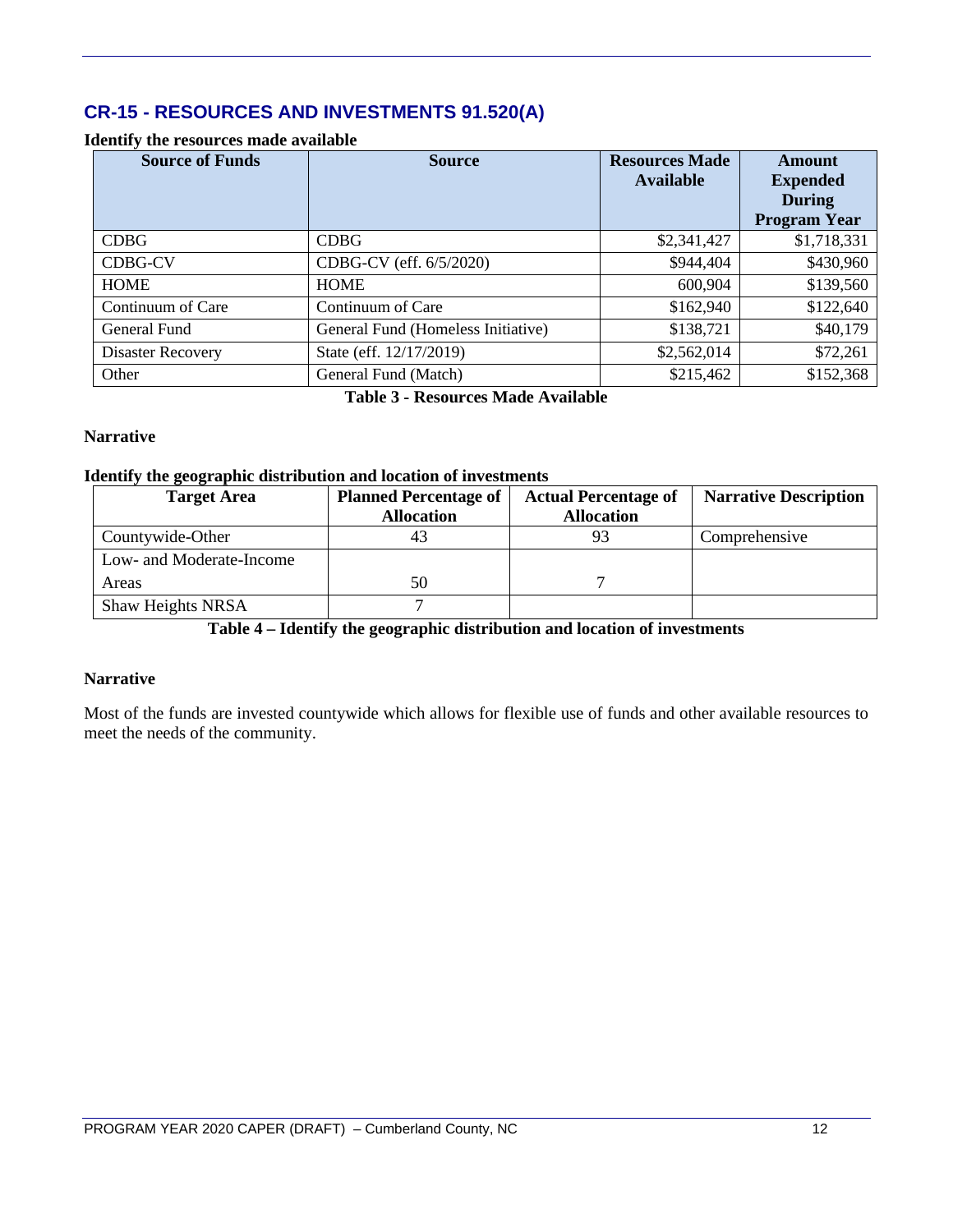#### **Leveraging**

**Explain how federal funds leveraged additional resources (private, state and local funds), including a description of how matching requirements were satisfied, as well as how any publicly owned land or property located within the jurisdiction that were used to address the needs identified in the plan.**

During the 2020 program year, over \$704,845 was used to leverage federal funds. Of this amount, Cumberland County contributed approximately \$320,371 in general funds.

| <b>Fiscal Year Summary – HOME Match</b>                                        |              |  |  |  |  |
|--------------------------------------------------------------------------------|--------------|--|--|--|--|
| 1. Excess match from prior Federal fiscal year                                 | \$189,619.00 |  |  |  |  |
| 2. Match contributed during current Federal fiscal year                        | \$89,679.00  |  |  |  |  |
| 3. Total match available for current Federal fiscal year (Line 1 plus Line 2)  | \$279,298.00 |  |  |  |  |
| 4. Match liability for current Federal fiscal year                             | \$0.00       |  |  |  |  |
| 5. Excess match carried over to next Federal fiscal year (Line 3 minus Line 4) | \$279,298.00 |  |  |  |  |
|                                                                                |              |  |  |  |  |

**Table 5 – Fiscal Year Summary - HOME Match Report**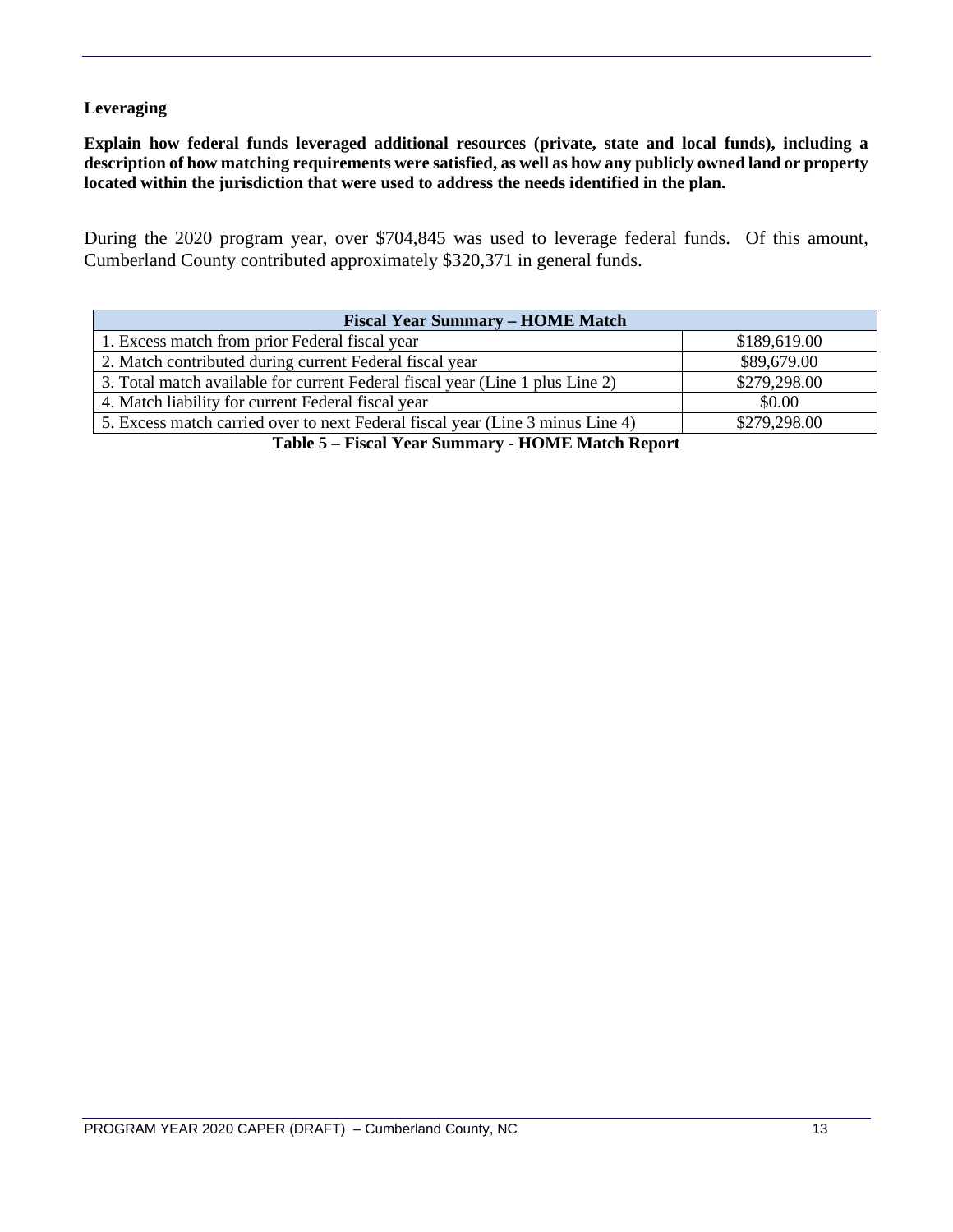| <b>Match Contribution for the Federal Fiscal Year</b> |                                |                                  |                                            |                                                         |                                              |                                                                                             |                                 |                    |
|-------------------------------------------------------|--------------------------------|----------------------------------|--------------------------------------------|---------------------------------------------------------|----------------------------------------------|---------------------------------------------------------------------------------------------|---------------------------------|--------------------|
| <b>Project No.</b><br>or Other ID                     | Date of<br><b>Contribution</b> | Cash<br>(non-Federal<br>sources) | Foregone<br>Taxes, Fees,<br><b>Charges</b> | <b>Appraised</b><br><b>Land/Real</b><br><b>Property</b> | <b>Required</b><br><b>Infrastructur</b><br>e | <b>Site</b><br>Preparation,<br><b>Construction</b><br>Materials,<br><b>Donated</b><br>labor | <b>Bond</b><br><b>Financing</b> | <b>Total Match</b> |
| N/A                                                   |                                |                                  |                                            |                                                         |                                              |                                                                                             |                                 |                    |
|                                                       |                                |                                  |                                            |                                                         |                                              |                                                                                             |                                 |                    |
|                                                       |                                |                                  |                                            |                                                         |                                              |                                                                                             |                                 |                    |
|                                                       |                                |                                  |                                            |                                                         |                                              |                                                                                             |                                 |                    |
|                                                       |                                |                                  |                                            |                                                         |                                              |                                                                                             |                                 |                    |
|                                                       |                                |                                  |                                            |                                                         |                                              |                                                                                             |                                 |                    |

**Table 6 – Match Contribution for the Federal Fiscal Year**

#### **HOME MBE/WBE report**

| <b>Program Income</b> – Enter the program amounts for the reporting period |                               |                              |                            |                           |  |  |  |
|----------------------------------------------------------------------------|-------------------------------|------------------------------|----------------------------|---------------------------|--|--|--|
| Balance on hand at begin-                                                  | <b>Amount received during</b> | <b>Total amount expended</b> | <b>Amount expended for</b> | Balance on hand at end of |  |  |  |
| ning of reporting period                                                   | reporting period              | during reporting period      | <b>TBRA</b>                | reporting period          |  |  |  |
|                                                                            |                               |                              |                            |                           |  |  |  |
| 513,844.24                                                                 | 1,169,115.02                  | 7,730.00                     |                            | 1,161,385.02              |  |  |  |

**Table 7 – Program Income**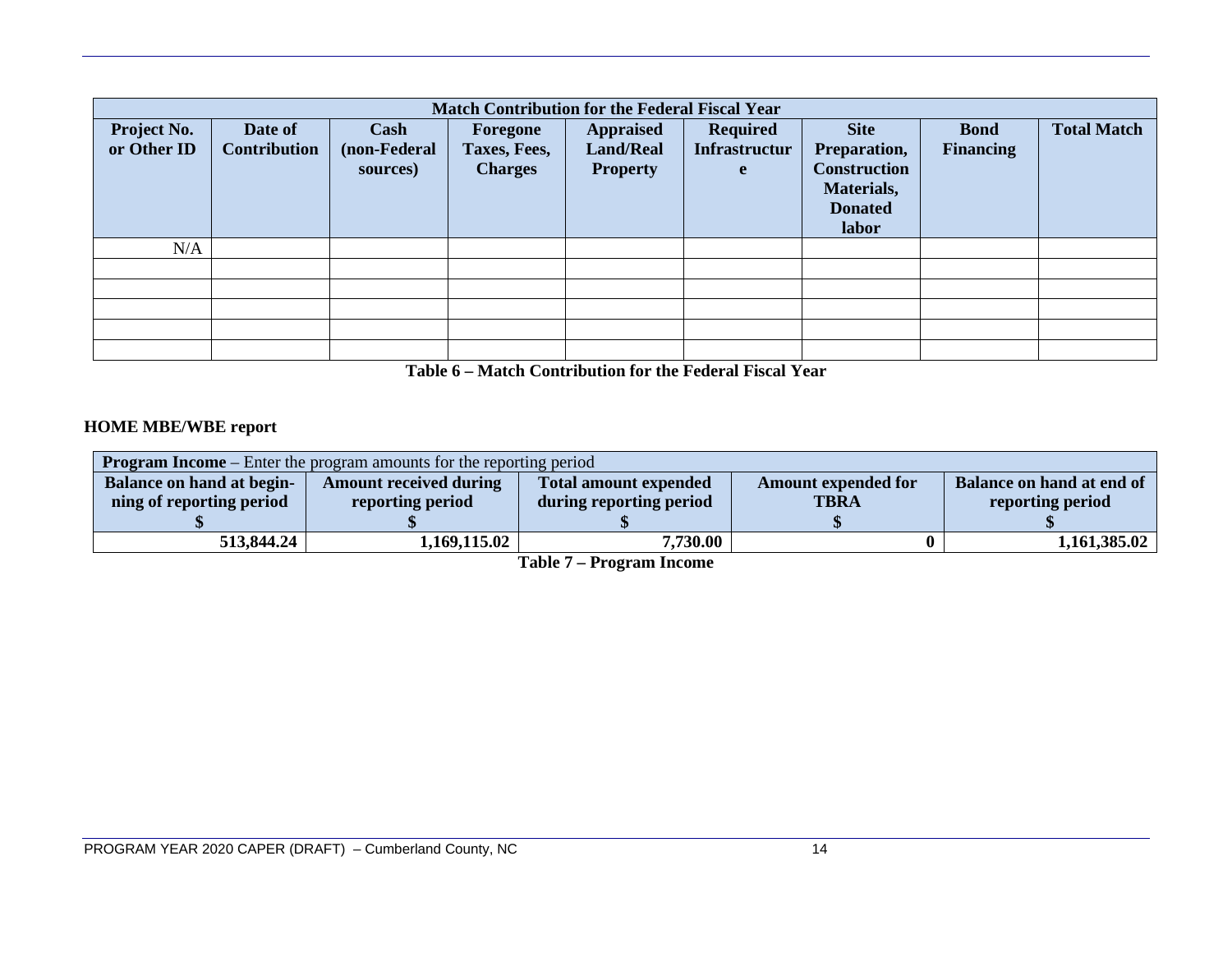|                      | Minority Business Enterprises and Women Business Enterprises - Indicate the number and dollar value of<br>contracts for HOME projects completed during the reporting period |                                                                        |                                                      |                                      |                 |                   |
|----------------------|-----------------------------------------------------------------------------------------------------------------------------------------------------------------------------|------------------------------------------------------------------------|------------------------------------------------------|--------------------------------------|-----------------|-------------------|
|                      | <b>Total</b>                                                                                                                                                                |                                                                        |                                                      | <b>Minority Business Enterprises</b> |                 | <b>White Non-</b> |
|                      |                                                                                                                                                                             | <b>Alaskan</b><br><b>Native or</b><br><b>American</b><br><b>Indian</b> | <b>Asian or</b><br><b>Pacific</b><br><b>Islander</b> | <b>Black Non-</b><br><b>Hispanic</b> | <b>Hispanic</b> | <b>Hispanic</b>   |
| <b>Contracts</b>     |                                                                                                                                                                             |                                                                        |                                                      |                                      |                 |                   |
| Number               | $\overline{2}$                                                                                                                                                              | $\mathbf{0}$                                                           |                                                      | $\boldsymbol{0}$                     | $\overline{0}$  |                   |
| Dollar               | 131,830                                                                                                                                                                     | $\overline{0}$                                                         | 66,550                                               | $\overline{0}$                       | $\overline{0}$  | 65,280            |
| Amount               |                                                                                                                                                                             |                                                                        |                                                      |                                      |                 |                   |
| <b>Sub-Contracts</b> |                                                                                                                                                                             |                                                                        |                                                      |                                      |                 |                   |
| Number               | $\boldsymbol{0}$                                                                                                                                                            | $\overline{0}$                                                         | $\theta$                                             | $\overline{0}$                       | $\overline{0}$  | $\Omega$          |
| Dollar               | $\boldsymbol{0}$                                                                                                                                                            | $\overline{0}$                                                         | $\Omega$                                             | $\overline{0}$                       | $\theta$        | $\Omega$          |
| Amount               |                                                                                                                                                                             |                                                                        |                                                      |                                      |                 |                   |
|                      | <b>Total</b>                                                                                                                                                                | Women<br><b>Business</b><br><b>Enterprises</b>                         | <b>Male</b>                                          |                                      |                 |                   |
| <b>Contracts</b>     |                                                                                                                                                                             |                                                                        |                                                      |                                      |                 |                   |
| Number               | $\overline{2}$                                                                                                                                                              | $\mathbf{0}$                                                           | $\overline{2}$                                       |                                      |                 |                   |
| Dollar               | 131,830                                                                                                                                                                     | $\overline{0}$                                                         | 131,830                                              |                                      |                 |                   |
| Amount               |                                                                                                                                                                             |                                                                        |                                                      |                                      |                 |                   |
| <b>Sub-Contracts</b> |                                                                                                                                                                             |                                                                        |                                                      |                                      |                 |                   |
| Number               | $\mathbf{0}$                                                                                                                                                                | $\mathbf{0}$                                                           | $\boldsymbol{0}$                                     |                                      |                 |                   |
| Dollar               | $\overline{0}$                                                                                                                                                              | $\Omega$                                                               | 0                                                    |                                      |                 |                   |
| Amount               |                                                                                                                                                                             |                                                                        |                                                      |                                      |                 |                   |

**Table 8 - Minority Business and Women Business Enterprises**

**Minority Owners of Rental Property** – Indicate the number of HOME assisted rental property owners and the total amount of HOME funds in these rental properties assisted

|        | <b>Total</b> |                                                                 |                                                      | <b>Minority Property Owners</b>      |                 | <b>White Non-</b> |
|--------|--------------|-----------------------------------------------------------------|------------------------------------------------------|--------------------------------------|-----------------|-------------------|
|        |              | <b>Alaskan</b><br><b>Native or</b><br><b>American</b><br>Indian | <b>Asian or</b><br><b>Pacific</b><br><b>Islander</b> | <b>Black Non-</b><br><b>Hispanic</b> | <b>Hispanic</b> | <b>Hispanic</b>   |
| Number |              | 0                                                               |                                                      |                                      |                 |                   |
| Dollar | 104,000      | 0                                                               | 0                                                    | 104,000                              | 0               |                   |
| Amount |              |                                                                 |                                                      |                                      |                 |                   |

**Table 9 – Minority Owners of Rental Property**

| <b>Relocation and Real Property Acquisition – Indicate the number of persons displaced, the cost of relocation</b> |  |  |  |  |  |  |
|--------------------------------------------------------------------------------------------------------------------|--|--|--|--|--|--|
| payments, the number of parcels acquired, and the cost of acquisition                                              |  |  |  |  |  |  |
| Parcels Acquired                                                                                                   |  |  |  |  |  |  |
| <b>Businesses Displaced</b>                                                                                        |  |  |  |  |  |  |
| Nonprofit Organizations Displaced                                                                                  |  |  |  |  |  |  |
| Households Temporarily Relocated, not Displaced                                                                    |  |  |  |  |  |  |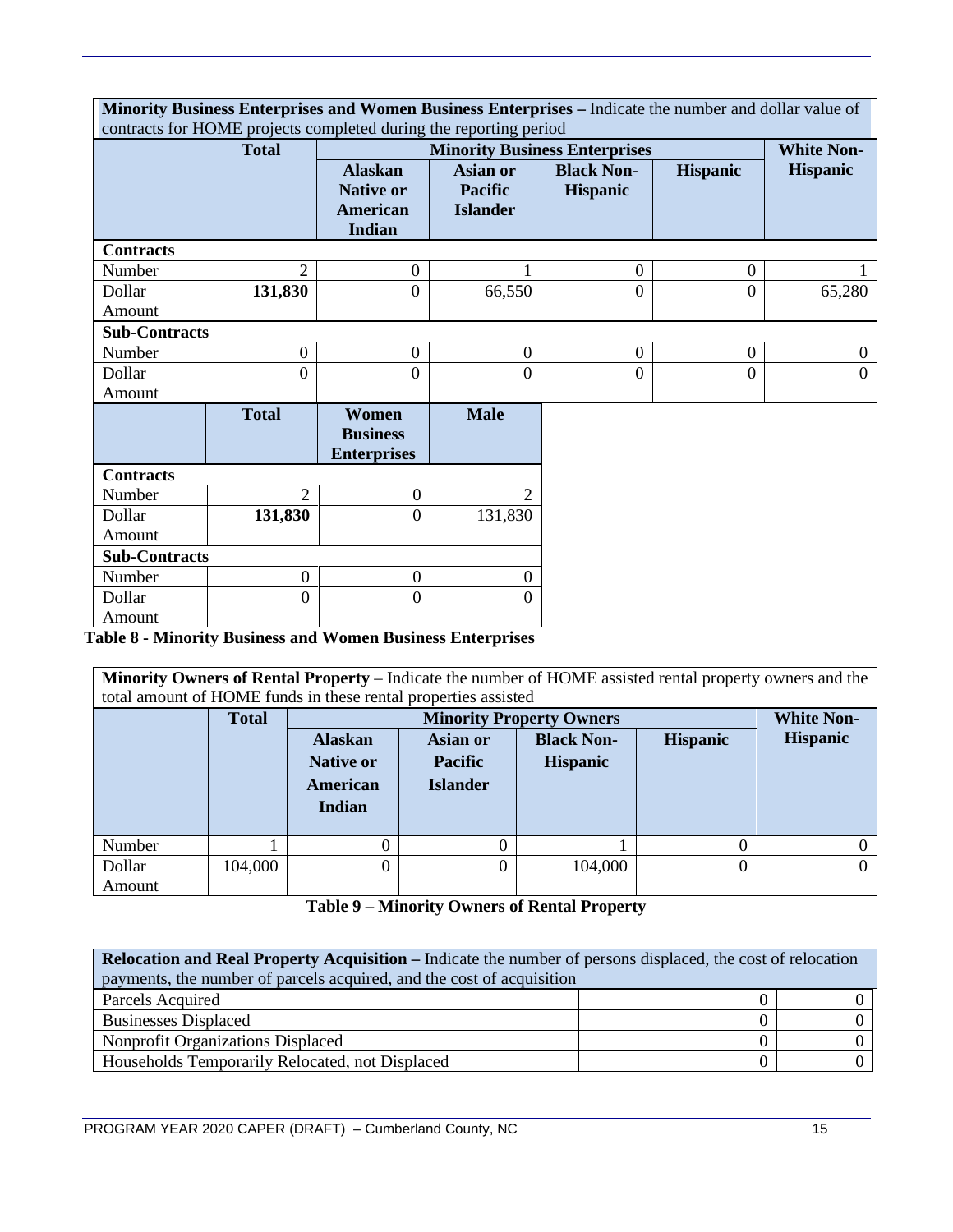| <b>Households</b><br><b>Displaced</b> | <b>Total</b> | <b>Alaskan</b><br><b>Native or</b><br>American<br>Indian | <b>Asian or</b><br><b>Pacific</b><br><b>Islander</b> | <b>Minority Property Enterprises</b><br><b>Black Non-</b><br><b>Hispanic</b> | <b>Hispanic</b> | <b>White Non-</b><br><b>Hispanic</b> |
|---------------------------------------|--------------|----------------------------------------------------------|------------------------------------------------------|------------------------------------------------------------------------------|-----------------|--------------------------------------|
| Number                                |              |                                                          |                                                      |                                                                              |                 |                                      |
| Cost                                  |              |                                                          |                                                      |                                                                              |                 |                                      |

**Table 10 – Relocation and Real Property Acquisition**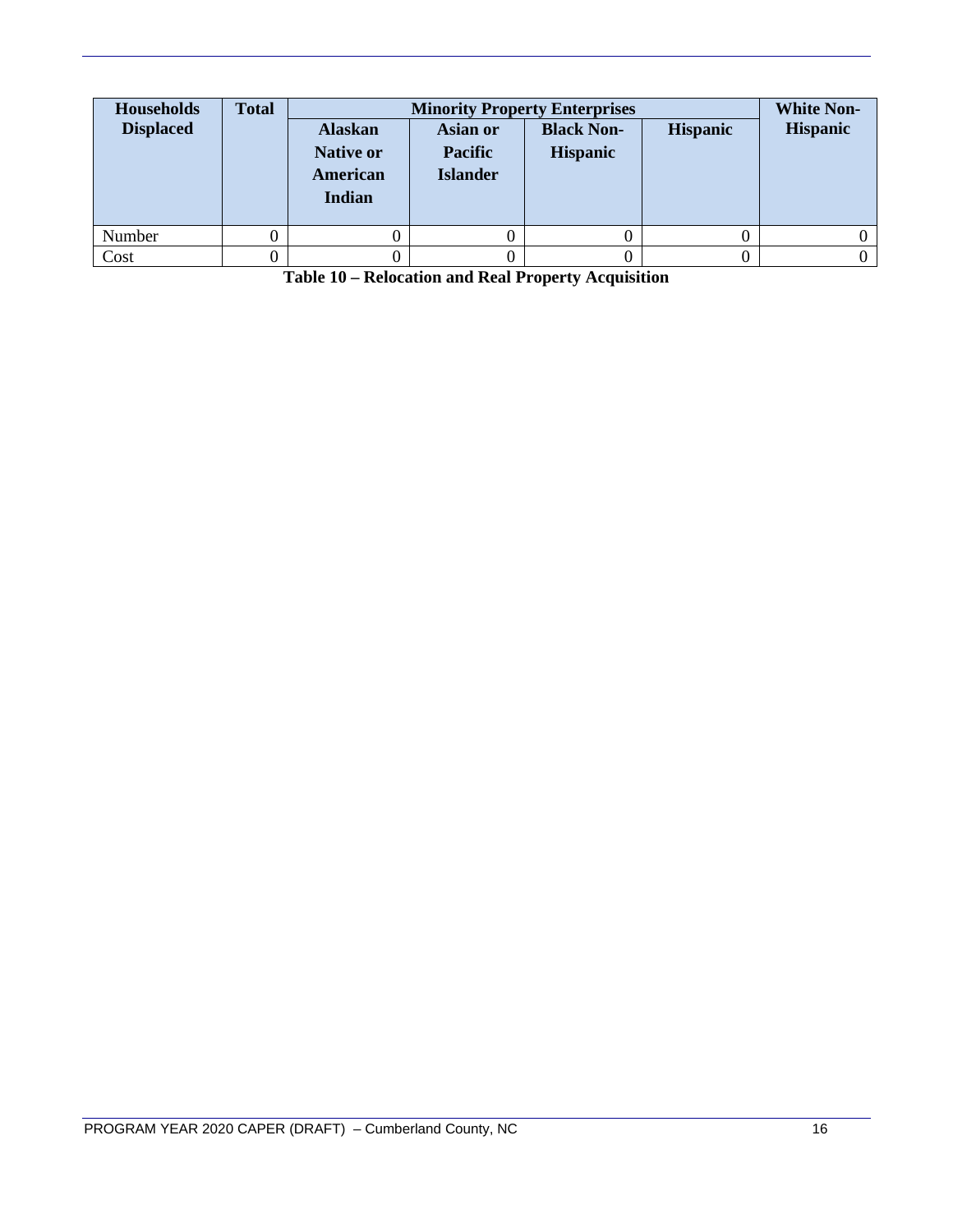## **CR-20 - AFFORDABLE HOUSING 91.520(B)**

**Evaluation of the jurisdiction's progress in providing affordable housing, including the number and types of families served, the number of extremely low-income, low-income, moderate-income, and middle-income persons served.**

|                                              | <b>One-Year Goal</b> | <b>Actual</b> |
|----------------------------------------------|----------------------|---------------|
| Number of Homeless households to be provided |                      |               |
| affordable housing units                     |                      |               |
| Number of Non-Homeless households to be      |                      |               |
| provided affordable housing units            | 77                   |               |
| Number of Special-Needs households to be     |                      |               |
| provided affordable housing units            |                      |               |
| <b>Total</b>                                 |                      | 104           |

**Table 11 – Number of Households**

|                                            | <b>One-Year Goal</b> | <b>Actual</b> |
|--------------------------------------------|----------------------|---------------|
| Number of households supported through     |                      |               |
| <b>Rental Assistance</b>                   | 50                   | 222           |
| Number of households supported through The |                      |               |
| Production of New Units                    | 12                   |               |
| Number of households supported through     |                      |               |
| <b>Rehab of Existing Units</b>             | 31                   | 33            |
| Number of households supported through     |                      |               |
| <b>Acquisition of Existing Units</b>       | $\Omega$             |               |
| <b>Total</b>                               | 93                   | 256           |

**Table 12 – Number of Households Supported**

#### **Discuss the difference between goals and outcomes and problems encountered in meeting these goals.**

Due to price increase in construction materials and supplies during the COVID-19 pandemic crisis, Cumberland County fell short in accomplishing its goal to rehabilitate owner-occupied units.

#### **Discuss how these outcomes will impact future annual action plans.**

Cumberland County had more flexibility in program implementation during the reporting period in order to utilize funds to address the most critical needs in the community. Cumberland County will rely on strong partnerships with local nonprofits, public agencies, City of Fayetteville, and other agencies to continue to address short-term and long-term needs. Cumberland County will continue to explore best practices to ensure a positive outcome in future plans.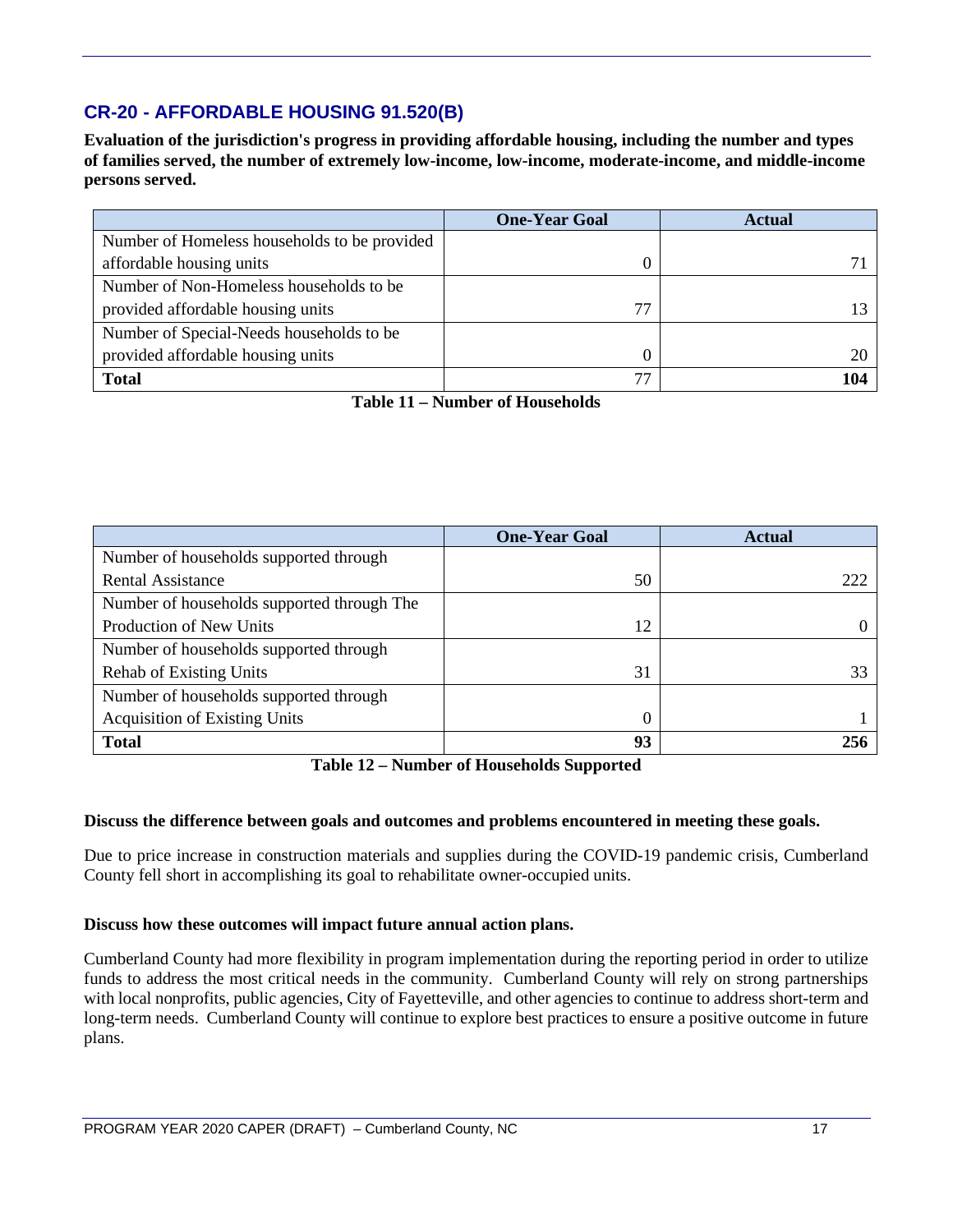**Include the number of extremely low-income, low-income, and moderate-income persons served by each activity where information on income by family size is required to determine the eligibility of the activity.**

| <b>Number of Households Served</b> | <b>CDBG</b> Actual | <b>HOME</b> Actual |
|------------------------------------|--------------------|--------------------|
| <b>Extremely Low-income</b>        | 3522               |                    |
| Low-income                         | 458                |                    |
| Moderate-income                    | 83                 |                    |
| <b>Total</b>                       | 4.063              |                    |

**Table 13 – Number of Households Served**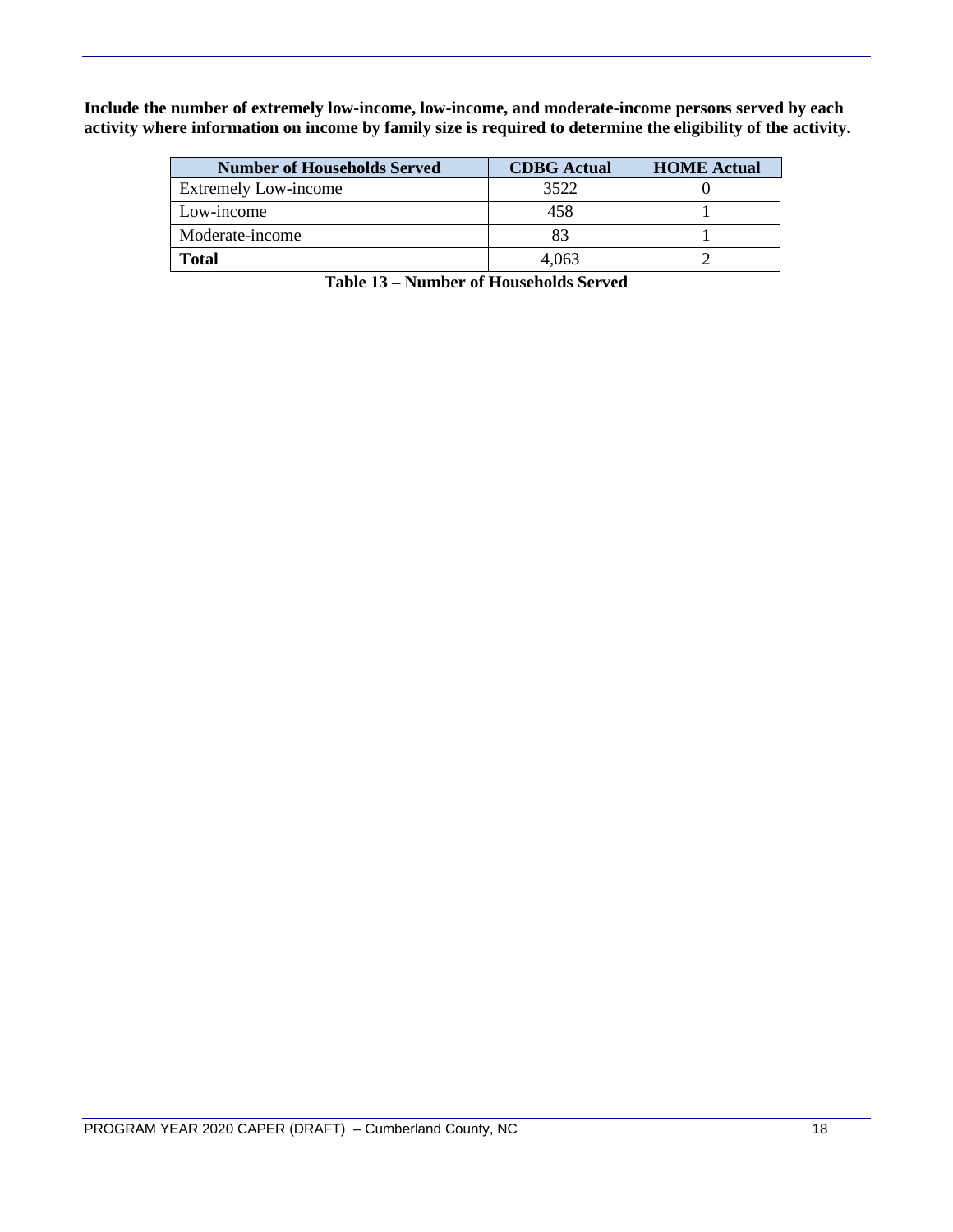## **CR-25 - HOMELESS AND OTHER SPECIAL NEEDS 91.220(D, E); 91.320(D, E); 91.520(C)**

**Evaluate the jurisdiction's progress in meeting its specific objectives for reducing and ending homelessness through:**

#### **Reaching out to homeless persons (especially unsheltered persons) and assessing their individual needs**

As a grantee of transitional housing and permanent supportive housing programs, Cumberland County (through the Community Development Department provides housing and supportive services to homeless families with children and single adults who are homeless and have a disability. In addition, Cumberland County serves as the lead agency for the local Continuum of Care (CoC) group. As lead agency, Cumberland County submits the consolidated applications (HUD-CoC Notice of Funding Availability and Emergency Solutions Grant (ESG) applications on behalf of the local CoC. In addition, Community Development staff has been active in participating in the Pointin-Time Homeless Count (unsheltered and sheltered).

Through partnership with local nonprofits, Cumberland County provided funding to support the local coordinated entry system. The coordinated entry system is a community-wide, centralized process that ensures people experiencing homeless have fair and equal access to housing and other community resources.

During the reporting period, Cumberland County hired a consultant to assess current programs that provide services to the homeless and assess the needs of persons experiencing homelessness in the community. A three-year homelessness plan was developed based off the gap analysis report and input obtained from local community stakeholders. Cumberland County, in collaboration with partnering agencies, will use the recommendations provided by the consultant, to develop an implementation plan and take the necessary steps to improve access to services, expand permanent housing, obtain additional resources in the community, and support wellness and employment opportunities for those experiencing homelessness.

#### **Addressing the emergency shelter and transitional housing needs of homeless persons**

As indicated earlier, Cumberland County serves as Grantee and provider of a transitional housing program for homeless families. Robin's Meadow Transitional Housing Program provides 12 units for homeless families with children. Cumberland County used CDBG funds to provide additional support to the program. Cumberland County provided CDBG funding to a nonprofit for shelter operations and services. The shelter serves both single adults and families with children.

**Helping low-income individuals and families avoid becoming homeless, especially extremely low-income individuals and families and those who are: likely to become homeless after being discharged from publicly funded institutions and systems of care (such as health care facilities, mental health facilities, foster care and other youth facilities, and corrections programs and institutions); and, receiving assistance from public or private agencies that address housing, health, social services, employment, education, or youth needs**

During the reporting period, Cumberland County partnered with several nonprofits to expand access to public service programs that provided rental assistance, utility assistance, and other supportive services to low income residents who may be facing eviction or may have their utility shut off. In addition, Cumberland County used CDBG-CV funding to expand health services in the local Public Health Department.

The County's Public Services funds supported shelter operations and two programs which assist low-moderate income residents in paying for prescription medical and dental expenses. Medical expenses are a major contributor to financial problems that may precede a loss of housing. Better Health of Cumberland County and the Cumberland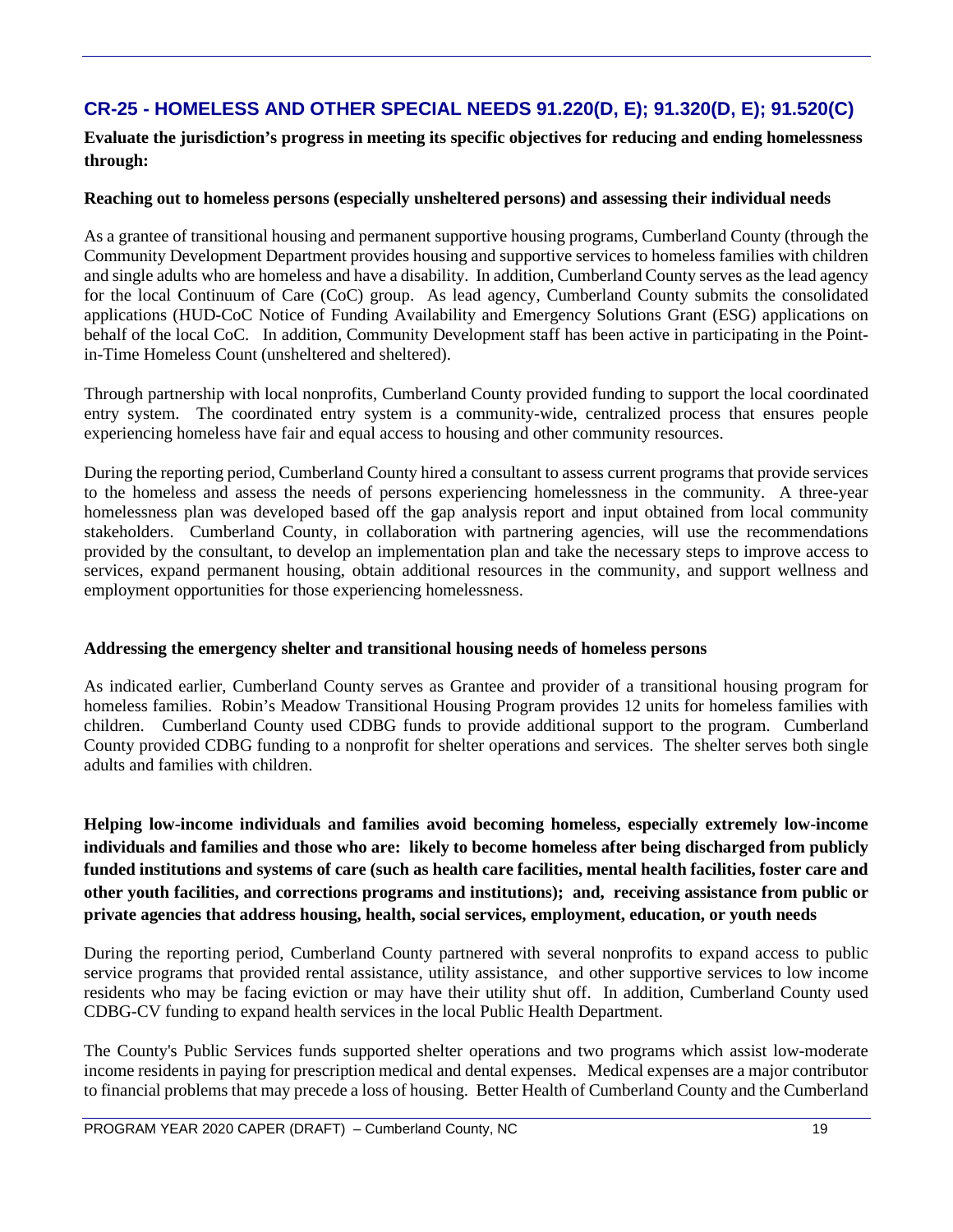County Medication Access Program purchases prescription drugs for County residents who have been denied assistance from all other sources and have a monthly household income at or below 200% of the federal poverty guidelines.

Cumberland County, in partnership with the City of Fayetteville, contributes local general funds to support costs related to operating and maintaining licenses for the Homeless Management Information System; retaining a Data and Evaluation Analyst position to manage HMIS. A portion of the funds are also used to provide housing related assistance and other supportive services.

Cumberland County will continue to partner with local re-entry programs to address the needs of individuals being discharged from correctional facilities.

Through the Housing Rehabilitation Program, homeowners are able to obtain assistance to prevent their homes from deteriorating into life-threatening, uninhabitable and condemned conditions, thereby preventing one of the lesser-known causes of homelessness.

**Helping homeless persons (especially chronically homeless individuals and families, families with children, veterans and their families, and unaccompanied youth) make the transition to permanent housing and independent living, including shortening the period of time that individuals and families experience homelessness, facilitating access for homeless individuals and families to affordable housing units, and preventing individuals and families who were recently homeless from becoming homeless again**

Cumberland County partners with a local nonprofit to provide housing and supportive services to single adults who are literally homeless and have a disability (mental/substance use disorder). The program designates at least 60% of the units to chronically homeless individuals and provides them with access to services to help address their substance use disorder. This program offers comprehensive case management and access to life skills, employment assistance, medical/mental health assistance and other vital services necessary to help individuals become selfsufficient.

As indicated earlier, Cumberland County, in partnership with the City of Fayetteville, use local general funds to provide housing assistance and other supportive services. Since the local shelter had to decrease its bed capacity in order to practice social distancing during the pandemic, funds were used to cover hotel / motel costs for homeless individuals when the shelter had reached its capacity.

Clients receiving financial assistance for security deposits, rental and/or utility assistance, were able to transition from being literally homeless to permanently housed.

Cumberland County will continue its efforts in partnering with local developers to expand the supply of affordable housing units by requiring developers to designate a percentage of units for extremely low-income persons, especially those individuals experiencing homelessness.

Cumberland County has allocated Community Development Block Grant – Disaster Recovery funds to construct 8 – 12 townhomes that will target those who are homeless. The project will also include a community center.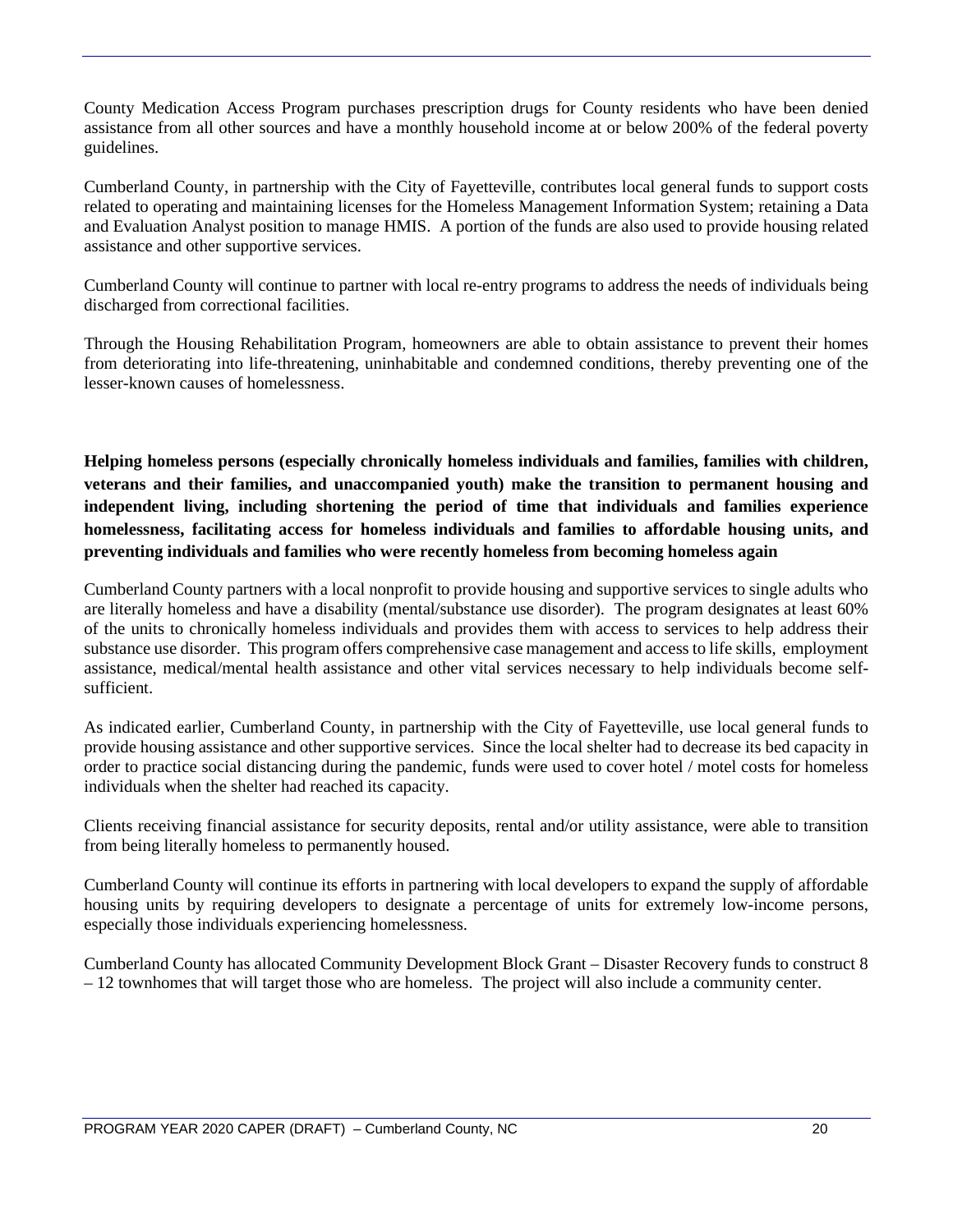## **CR-30 - PUBLIC HOUSING 91.220(H); 91.320(J)**

#### **Actions taken to address the needs of public housing**

During the reporting period, Cumberland County used its CDBG funds to support the costs to install new HVAC systems in a 32-unit multifamily rental housing complex used to house elderly persons. The activity was not completed by the end of the grant cycle but is expected to be completed during the first quarter of the next grant cycle. The housing complex is owned and managed by a nonprofit that is part of the Fayetteville Metropolitan Housing Authority (FMHA).

#### **Actions taken to encourage public housing residents to become more involved in management and participate in homeownership**

Cumberland County plans to support activities related to providing housing counseling to potential homebuyers. These activities will target those living in public housing.

#### **Actions taken to provide assistance to troubled PHAs**

Not applicable – FMHA has been designated as a high performing housing authority and is not considered troubled.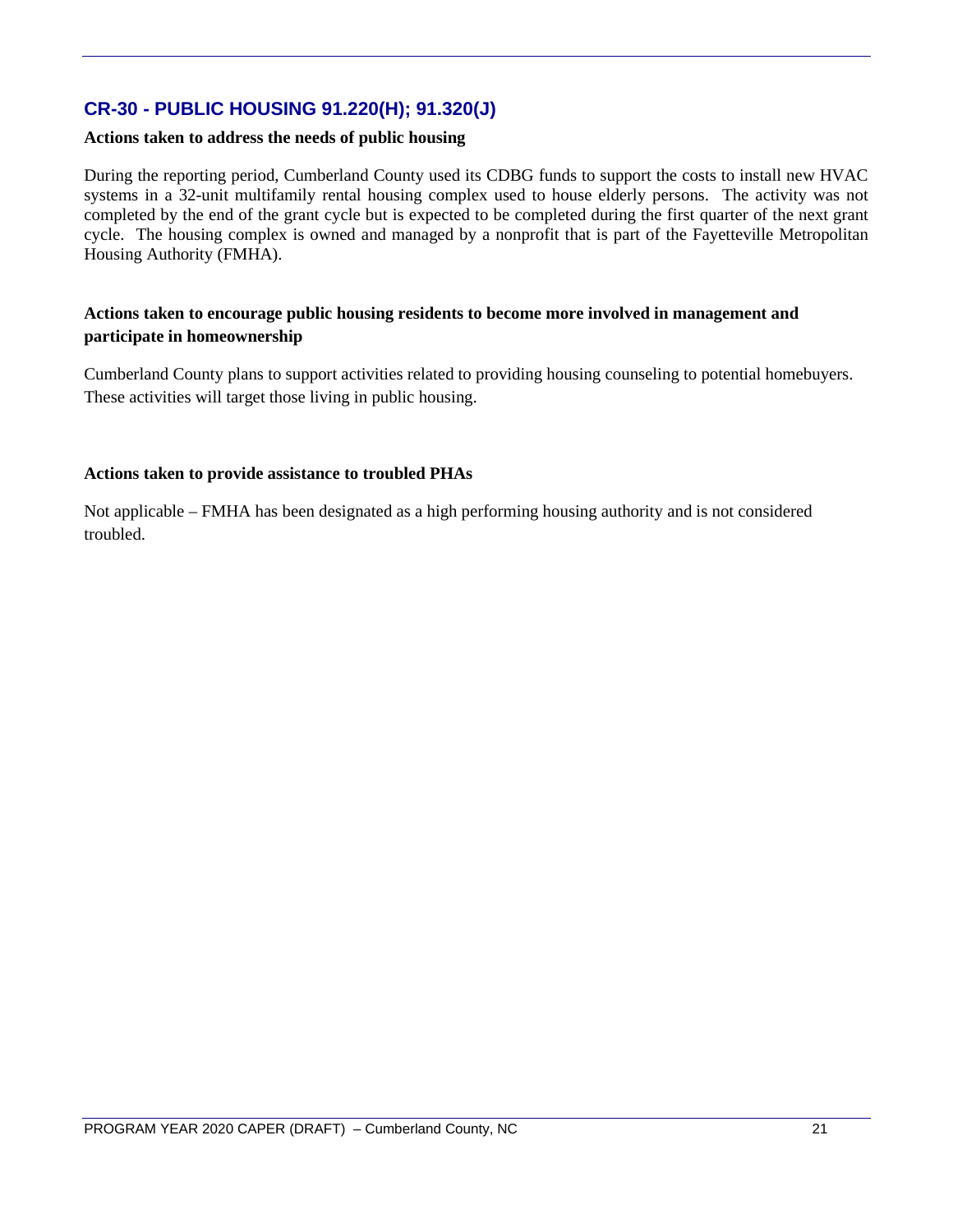## **CR-35 - OTHER ACTIONS 91.220(J)-(K); 91.320(I)-(J)**

**Actions taken to remove or ameliorate the negative effects of public policies that serve as barriers to affordable housing such as land use controls, tax policies affecting land, zoning ordinances, building codes, fees and charges, growth limitations, and policies affecting the return on residential investment. 91.220 (j); 91.320 (i)**

Cumberland County is not aware of any negative effects of public policies that may serve as barriers to affordable housing in our jurisdiction. Over the years, the department has been able to maintain and/or remove barriers to affordable housing by:

- 1. Partnering with eligible organizations designated as Community Housing Development Organizations (CHDOs) to increase the production and supply of affordable housing in the community;
- 2. Continuing to offer low interest loans to investor-owners for rehabilitation of rental property to rent to lowand moderate-income renters;
- 3. Providing loans, closing cost assistance grants, and mortgage credit certificates for potential low/moderateincome homebuyers; and
- 4. Encouraging the local CoC to use the Housing First Model to remove any barriers homeless persons may face while trying to access housing.

#### **Actions taken to address obstacles to meeting underserved needs. 91.220(k); 91.320(j)**

During the reporting period, Cumberland County was able to use a large portion of its CDBG funds to support public service activities that meet the underserved needs especially those affected by the COVID-19 pandemic. This was possible due to HUD suspending the 15% cap on public services. Cumberland County continues to engage with the local municipalities and residents throughout the geographic service area to identify any unmet needs. In addition, Cumberland County continues to seek other resources to create additional services or support existing programs.

#### **Actions taken to reduce lead-based paint hazards. 91.220(k); 91.320(j)**

Cumberland County does not encounter properties with lead even though there are many homes built before 1978. However, Cumberland County will continue to be proactive in addressing lead-based based paint hazards through education and training. The following actions are taken:

Implementation of lead-based paint hazard reduction measures as part of our housing programs to comply with 24 CFR 35.

Contractors who rehabilitate homes built prior to 1978 are required to attend safe work practices training for leadbased paint. Contractors may take the safe work practices training through any qualified training provider. Under our Housing Rehabilitation Program, a certificate of completion of a Safe Work Practice training is necessary to work on homes built prior to 1978. Cumberland County does accept certificates of completion for Safe Work Practice training conducted by any Safe Work Practice training provider.

Staff persons are trained in the new HUD/EPA regulations that require contractors to use Safe Work Practices to mitigate lead-based paint hazards in private homes and childcare centers.

Distribution of the brochure to all housing rehabilitation program applicants on the hazards of lead-based paint ("The Lead-Safe Certified Guide to Renovate Right").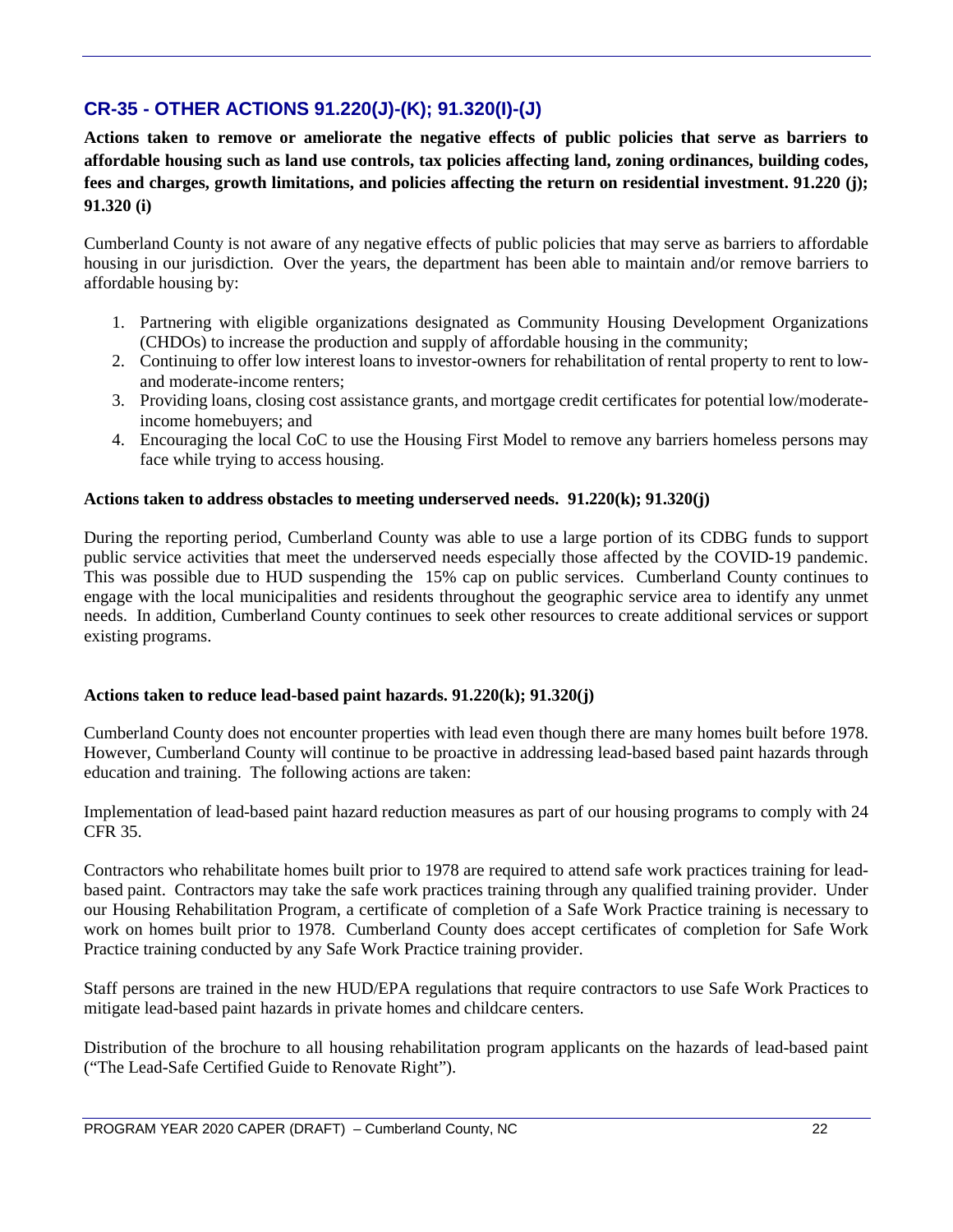#### **Actions taken to reduce the number of poverty-level families. 91.220(k); 91.320(j)**

Cumberland County utilized CDBG, HOME, and local general funds to support housing related issues and expand access to human services. Cumberland County has made changes to its current housing policies to improve access to its programs. Cumberland County will continue to be proactive in addressing poverty-level families in the community through its programs and partnering with other human services agencies to alleviate the problem of excessive rent burdens for the poor by providing assistance through programs such as housing rehabilitation, transitional housing and public services by providing access to medication for chronic illnesses and other medical needs. In addition, Cumberland County will continue to support programs providing housing education (e.g. personal finance and Ready-to-Rent).

During this reporting period, Cumberland County was able to develop a new economic development program to support small businesses during the pandemic crisis. Through this effort many jobs for low to moderate income persons were created / retained.

#### **Actions taken to develop institutional structure. 91.220(k); 91.320(j)**

Cumberland County has years of experience and is well equipped to implement and coordinate activities among local housing authorities and private and non-profit agencies. Cumberland County will continue to explore new partnerships to reduce homelessness. Cumberland County has streamlined its processes for efficiency and effectiveness, in addition to searching for additional funding resources to strengthen its ability to offer programs and services.

#### **Actions taken to enhance coordination between public and private housing and social service agencies. 91.220(k); 91.320(j)**

Cumberland County enhanced coordination between agencies by providing funding through a request for proposal process to eligible agencies to improve access of services. These services include access to shelter, prescription medication, rental assistance, utility assistance, transportation, and other housing and supportive services.

#### **Identify actions taken to overcome the effects of any impediments identified in the jurisdictions analysis of impediments to fair housing choice. 91.520(a)**

Cumberland County has a staff person designated as a Fair Housing Specialist. Cumberland County continues to increase awareness of fair housing law for housing service providers serving minorities and special populations through mainstream networking, literature, workshops, and partnering with other agencies to promote and increase awareness.

- 1. Cumberland County is partnering with a Community Housing Development Organizations (CHDO) to increase the production and supply of 5 additional affordable housing units in Spring Lake;
- 2. Cumberland County partnered with FMHA to renovate 32 units that serve the elderly;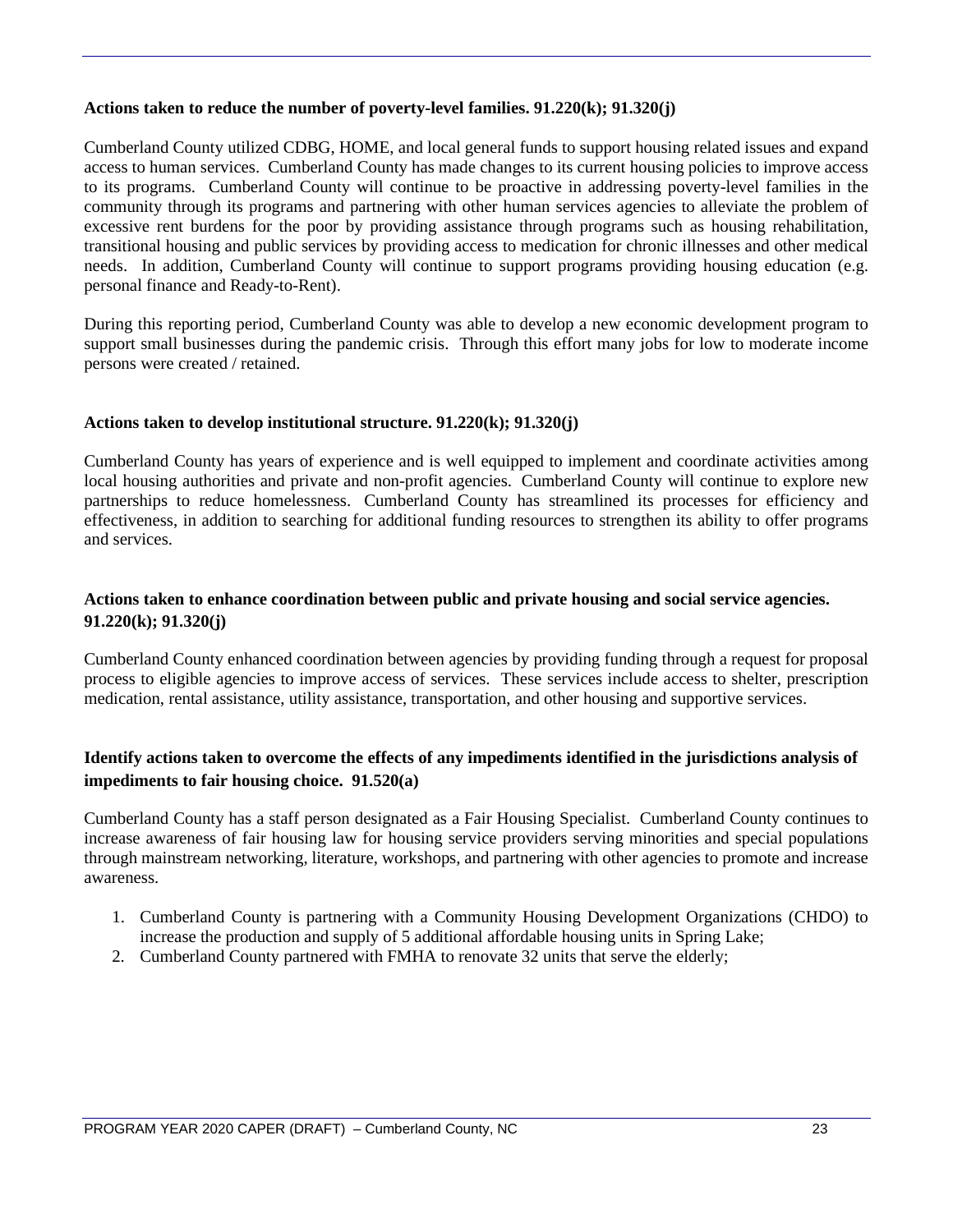## **CR-40 - MONITORING 91.220 AND 91.230**

**Describe the standards and procedures used to monitor activities carried out in furtherance of the plan and used to ensure long-term compliance with requirements of the programs involved, including minority business outreach and the comprehensive planning requirements**

Cumberland County ensures compliance with all federal, state, and local requirements. Cumberland County maintains an updated monitoring plan to ensure programmatic, financial, and crosscutting requirements are met by the sub grantees. Projects and programs that are funded with CDBG, HOME, CoC, and other Federal and State funds are subject to monitoring. All sub grantees receiving CDBG Public Services funds are monitored on a regular basis through the submittal of either monthly, quarterly, or one-time reports to the County, as identified in their funding agreements. For agencies that receive HOME or CDBG funds for development of housing, long-term affordability controls are monitored in accordance with the funding agreements.

Sub grantee monitoring includes:

**Pre-disbursement / pre-monitoring conferences** are conducted to ensure that sub grantees understood the rules and requirements of the programs. During each conference, specific contract requirements, documentation and filing procedures, reporting requirements, and reimbursement procedures were explained to the sub grantee.

**Desk reviews** are conducted periodically as requests for reimbursements are submitted by the sub grantees on a monthly basis to ensure timely expenditure of funds. The County disburses its funds via a reimbursement process. The County reimburses sub grantees only when a request for reimbursement was accompanied with supporting documentation such as copies of invoices, cancelled checks, receipts, time sheets, etc. Sub grantees were also required to submit budget summary reports so that these reports can be compared for accuracy. Activity summary reports are required to be submitted on a regular basis to monitor the sub grantee's progress towards meeting their goals.

**Onsite monitoring visits** are performed during the program year on selected sub grantees. Some of the areas reviewed most often during onsite visits include:

- Compliance with participant eligibility, income certification requirements, and documentation guidelines; and reporting;
- Confidentiality procedures;
- Progress towards meeting projected goals and timely use of funds;
- Compliance with specific contractual requirements; and
- Review of audit report.

#### **Citizen Participation Plan 91.105(d); 91.115(d)**

#### **Describe the efforts to provide citizens with reasonable notice and an opportunity to comment on performance reports**.

Cumberland County follow its Citizen Participation Plan and encourages all citizens, public agencies, and other interested parties to review and comment on performance reports on housing and community development activities. Cumberland County ensures that the public is provided with reasonable and timely access to meetings, information and records. A draft of the Consolidated Annual Performance and Evaluation Report (CAPER) is being made available for public review for 15 days prior to submission to HUD. Notice of the comment period was published in the local newspaper and the draft is posted on the County's website. Hard copies were made available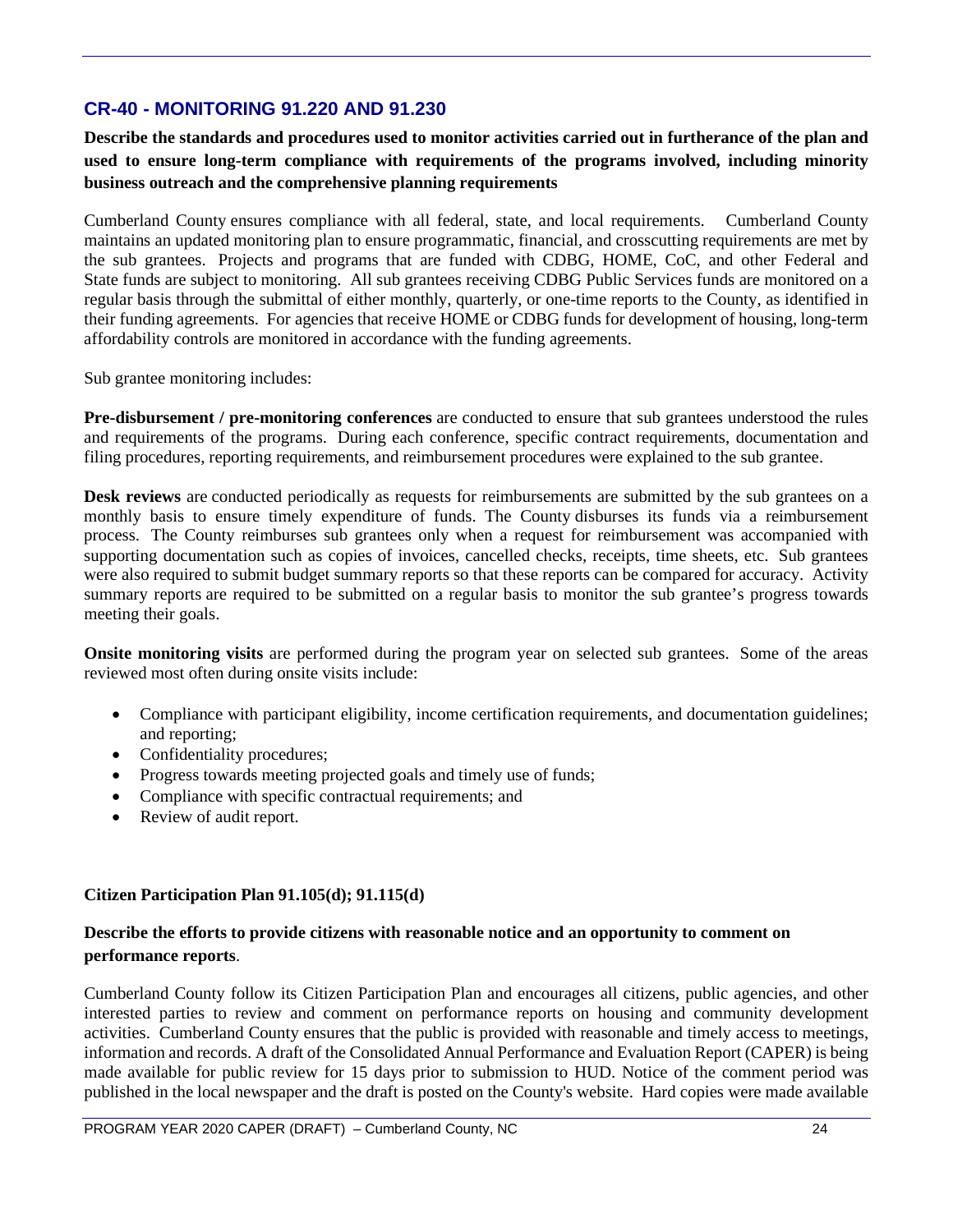at a few locations to include Cumberland County Community Development's lobby and Town Halls. A public notice of the hearing was published at least two weeks prior to the hearing date.

The Public Hearing is held September 20, 2021 at the Cumberland County Board of Commissioners'' meeting. [Comments are pending]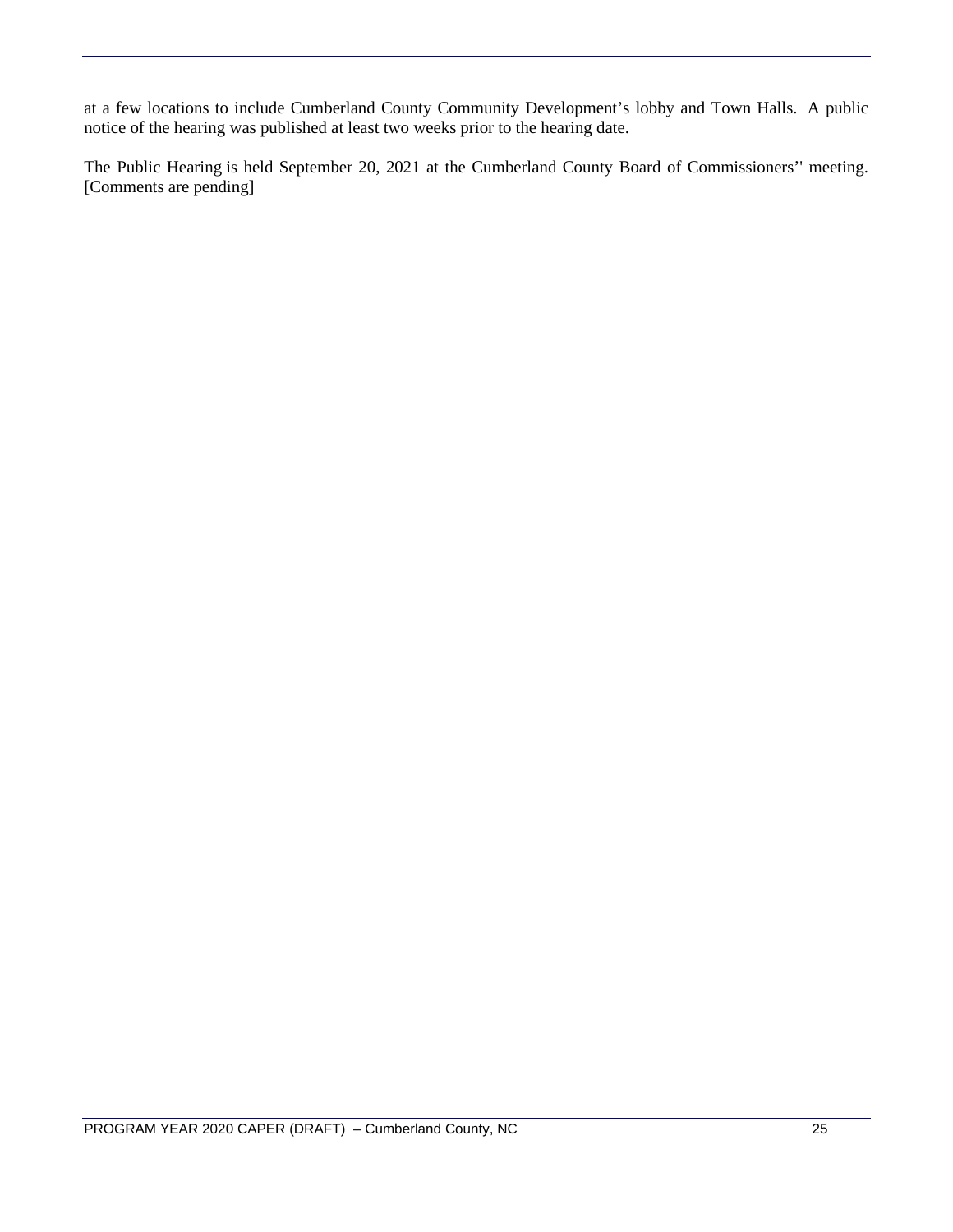## **CR-45 - CDBG 91.520(C)**

**Specify the nature of, and reasons for, any changes in the jurisdiction's program objectives and indications of how the jurisdiction would change its programs as a result of its experiences.**

CCCD does plan to make some changes to the program design of certain programs to ensure residents with high priority needs are able to access housing and services. This change will also allow CCCD to better meet its goals and objectives.

#### **Does this Jurisdiction have any open Brownfields Economic Development Initiative (BEDI) grants?**

No.

**[BEDI grantees] Describe accomplishments and program outcomes during the last year.**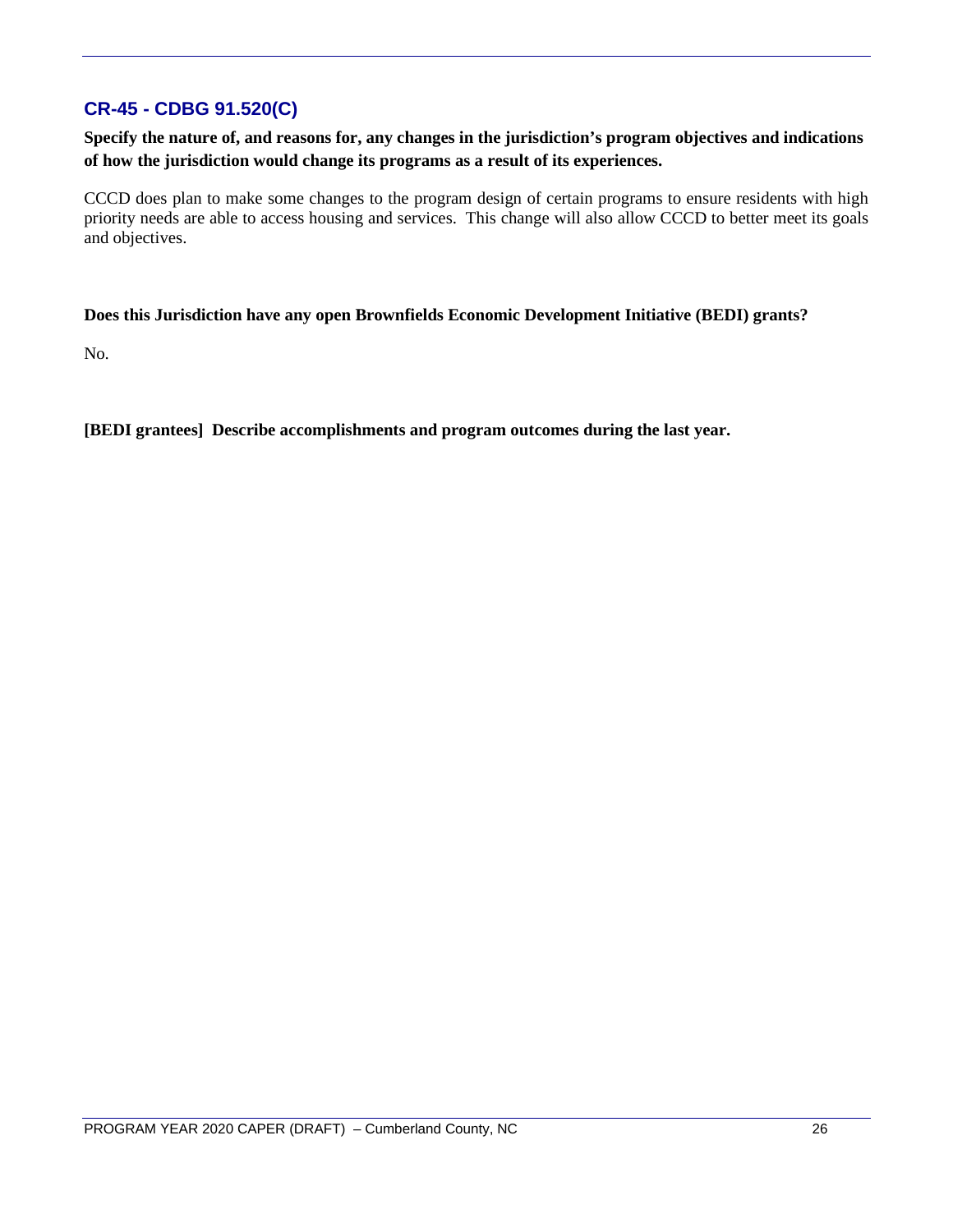## **CR-50 - HOME 91.520(D)**

**Include the results of on-site inspections of affordable rental housing assisted under the program to determine compliance with housing codes and other applicable regulations** 

**Please list those projects that should have been inspected on-site this program year based upon the schedule in §92.504(d). Indicate which of these were inspected and a summary of issues that were detected during the inspection. For those that were not inspected, please indicate the reason and how you will remedy the situation.**

Cumberland County Community Development requested a waiver that allowed for onsite inspections to be conducted at a later date when it is considered safe in order to continue practicing social distancing due to COVID-19 pandemic. Once it is determined safe to proceed with inspections, CCCD plans to inspect the following apartment complexes:

- Blanton Green (United Management)
- Crosswinds I/II (United Management)
- Dogwood Manor (United Management)
- Haymount Manor (United Management)
- Legion Crossings (United Management)
- Legion Manor (United Management)
- Southview Green (United Management)
- Southview Villas (United Management)
- Spring Lake Green (United Management)
- Sycamore Park (United Management)
- Pine Ridge Manor (Excel Property Management)

CCCD staff will still continue to conduct remote monitoring when necessary.

#### **Provide an assessment of the jurisdiction's affirmative marketing actions for HOME units. 92.351(b)**

#### Affirmative Marketing

Both United Management and Pine Ridge Manor use a marketing strategy which includes utilizing various outreach methods and newspaper advertisements. Outreach efforts are made through churches, personal visits, site signs, and community contacts. The waiting list for prospective tenants continues to grow for all apartment complexes.

#### Tenant Selection and Lease Term

The criteria for selecting tenants is based on the gross household income, household size, credit check, criminal background check, and monthly income for one, two, and three or more member households. The lease is effective for 12 months. At the end of the term, the lease is renewable month to month.

#### **Refer to IDIS reports to describe the amount and use of program income for projects, including the number of projects and owner and tenant characteristics**

HOME Program income is detailed in the report PR09. Prior year program income funds were used for projects. The HOME program income receipts and program income vouchers are depicted on the PR09.